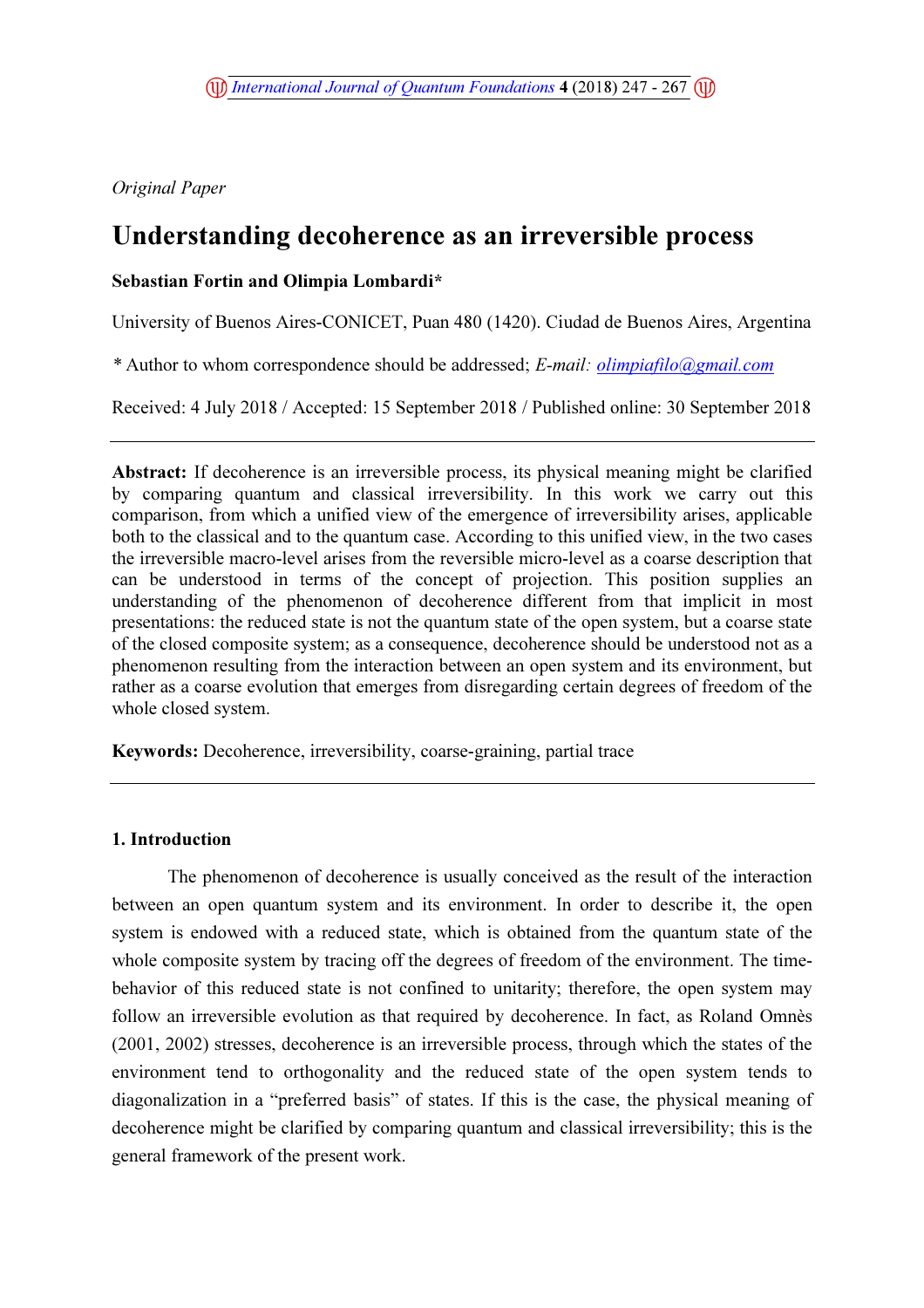For this purpose, the present article is organized as follows. After introducing the problem resulting from the orthodox interpretation of decoherence in Section 2, the argument is developed in four stages. In Section 3 and Section 4, the role played by coarse graining to explain irreversibility in classical statistical mechanics and the role played by partial trace in quantum mechanics to explain decoherence are recalled, respectively. Section 5 is devoted to show that both coarse graining and partial trace can be understood from a unified perspective in terms of the concept of projection. On this basis, in Section 6 the parallel between the two cases is completed by considering coarse graining in quantum mechanics and partial trace in classical statistical mechanics. Finally, in Section 7, the consequences of the argumentation for the interpretation of decoherence are presented: the reduced state of the open system is not its quantum state but a coarse description of the closed system; therefore, decoherence should be understood not as a phenomenon resulting from the interaction between an open system and its environment, but rather as a coarse evolution that emerges from disregarding certain degrees of freedom of the whole closed system.

## 2. Stating the problem

 $\overline{a}$ 

One of the hottest conceptual discussions about quantum mechanics is that referred to the interpretation of the quantum state. Does it represent our knowledge or embody objective propensities? Does it describe a physical field on physical but empirically inaccessible degrees of freedom? This kind of questions has led to a wide spectrum of interpretations about the meaning of the quantum state, which constitute a topic that attracts the interest of researchers up to the present (see, e.g., Ney and Albert 2013). However, despite the seriousness of the interpretive problem, the distinction among the different kinds of states appearing in the quantum discourse is usually not sufficiently emphasized.

On the one hand, the quantum state is represented by an operator  $\hat{\rho} \in \mathcal{H} \otimes \mathcal{H}$ , where  $\mathcal{H}$ is a Hilbert space (pure states, represented by vectors  $|\psi\rangle \in \mathcal{H}$ , correspond to the particular case  $\hat{\rho} = |\psi\rangle\langle\psi|$ ), and its unitary time-evolution is ruled by the von Neumann equation (or, in the particular case of pure states, by the Schrödinger equation).<sup>1</sup> On the other hand, reduced states  $\hat{\rho}_r$  are conceived as quantum states of open systems, even if they do not evolve unitarily according to the dynamical postulate of the theory and they cancel quantum correlations. In spite of these substantial differences, the states of closed and open systems are treated on equal footing. The fact that reduced states do not evolve unitarily is justified by saying that the dynamical postulate of quantum mechanics only applies to closed systems. But this argument disregards that there is no dynamical *law* for reduced states: the evolution

<sup>&</sup>lt;sup>1</sup> Here we will not discuss the question of the supposed priority of pure states over mixed states: following certain presentations of the theory (e.g. Ballentine 1998), we will take the generic stance of considering state operators as representing quantum states, and pure states as a particular case.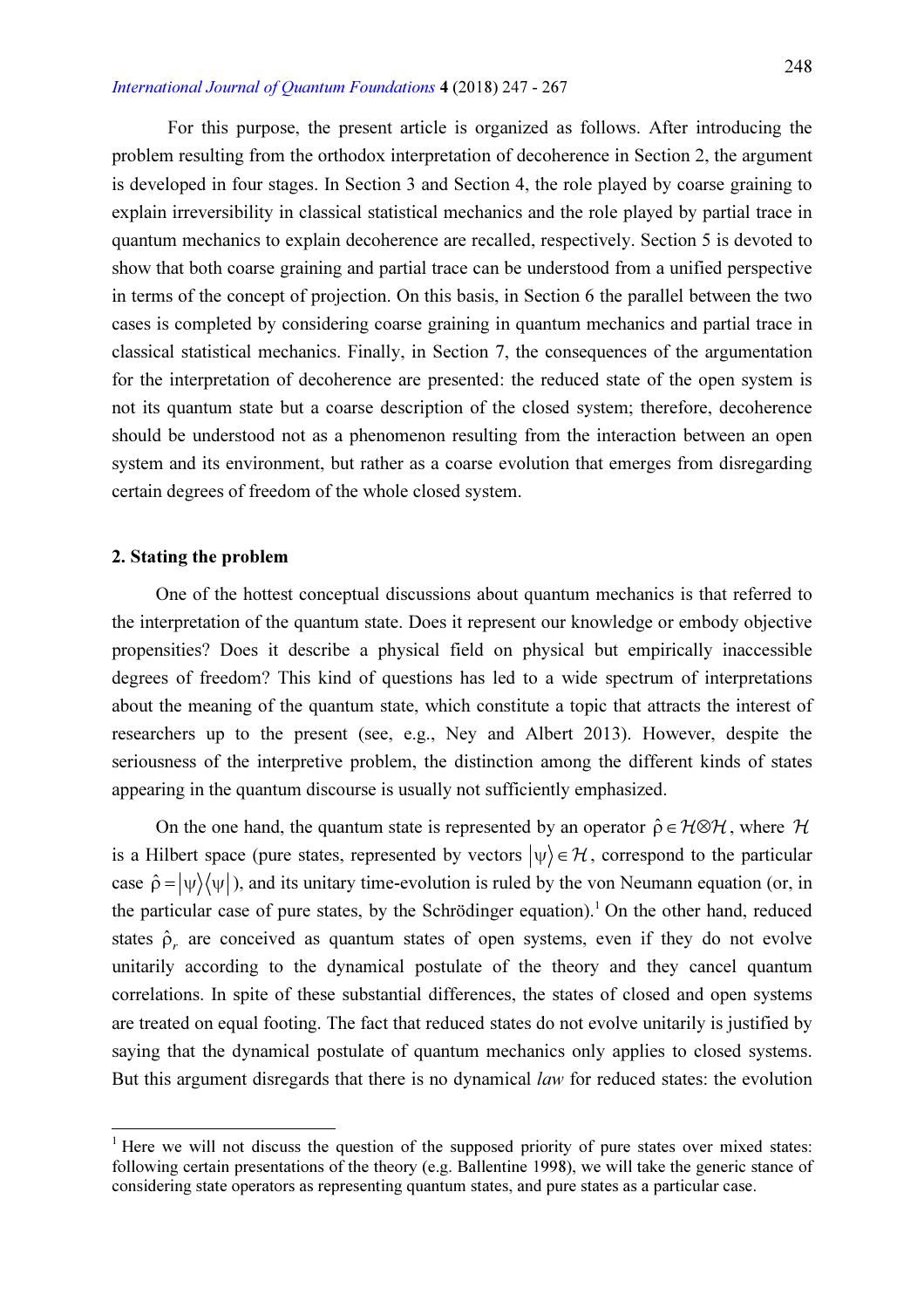of open systems always depends, in the final analysis, on the unitary evolution of the whole closed system of which the open system is a part. In turn, the fact that reduced states cancel quantum correlations is viewed as a consequence of the state of the composite system not being uniquely defined by the quantum states of its components. But this view implies that there are quantum states that cannot be used for computations in certain cases.

It might be supposed that assigning or not the name 'quantum state' to reduced states is something completely arbitrary. However, this is not the case, since how reduced states are conceptualized has relevant interpretive consequences (see discussion in Fortin and Lombardi 2014). In particular, the meaning of reduced states strongly influences the way in which the phenomenon of decoherence is understood.

The environment-induced decoherence program was born in the seventies, when the measurement problem began to be addressed from an open-system perspective: according to that view, macroscopic systems such as measurement devices are never closed, but interact significantly with their environments (see Zeh 1970, 1973). On the basis of those previous contributions, the theory of decoherence was systematized and developed by Wojciech Zurek and his collaborators in a great number of works. According to Zurek (1982, 1991, 1993, 1994), decoherence is a process resulting from the interaction between a quantum system and its environment. Therefore, the first step is to split the universe into the degrees of freedom which are of direct interest to the observer, "the system of interest", and the remaining degrees of freedom usually referred to as "the environment", which can be external, such as particles of air or photons scattered off the system, or internal, such as collections of phonons or other internal excitations.

In many models, in which the number of degrees of freedom of the environment is huge, it can be proved that, after an extremely short "decoherence time", the reduced state of the open system becomes diagonal in a "pointer basis" representing the classically behaving observable. Zurek conceives this decoherence process as the dynamical description of the phenomenon of collapse (Zurek 1981) and, as a consequence, as the explanation of the emergence of classicality: "the environment distills the classical essence of a quantum system." (Zurek 2003: 3). This explanation is based on conceiving the reduced state as the quantum state of the open system and supposing that such an open system becomes classical.

As some point out (Leggett 1987, Bub 1997), the theory of environment-induced decoherence became the "new orthodoxy" in the quantum physicists community: many authors considered that decoherence finally supplies the right answer to the measurement problem (see, e.g., Auletta 2000, Anderson 2001). However, in the philosophy of physics community, many voices were raised up against the account of measurement given by the decoherence approach (see, e.g., Healey 1995, Bacciagaluppi 2016). For instance, Stephen Adler (2003) explicitly stressed that the diagonalized reduced state does not allow us to say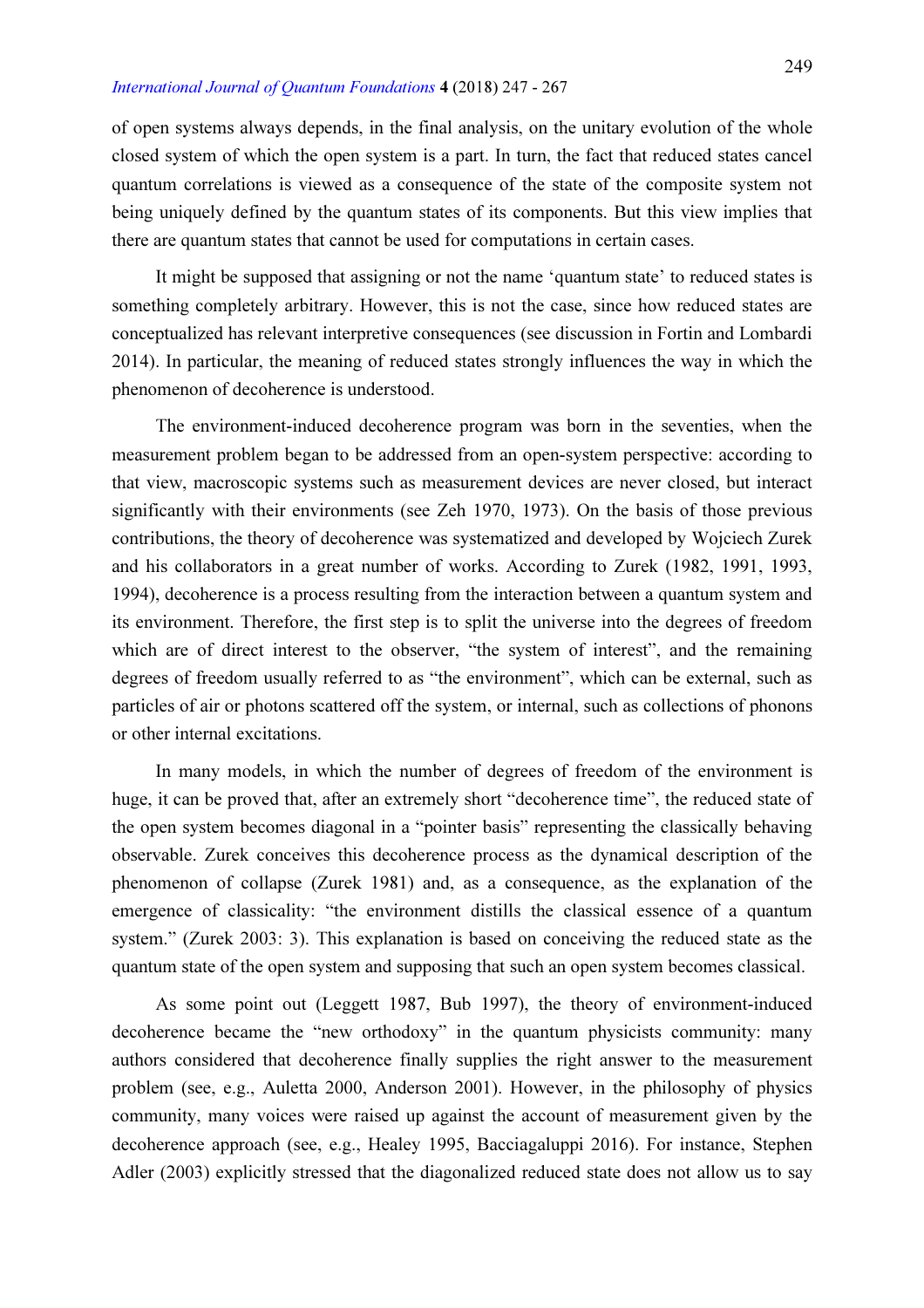that the open system is in one of the eigenstates of the "pointer" observable. Jeffrey Bub (1997), in turn, took a step further by claiming that, if the eigenstate-eigenvalue link is accepted, the problem is even worst: the reduced state is not only unable to explain the occurrence of only one of the eigenvalues of the pointer observable, but it is also inconsistent with that occurrence, since the state of the closed system to which the open system belongs is still in a superposition of the eigenstates of that observable. In spite of these severe criticisms, the idea that decoherence solves the quantum measurement problem is still in the air, not only in the physicists community, but also in some conceptual discussions. For instance, decoherence has been appealed to in the context of the many-worlds interpretation (see Wallace 2012), and with the purpose of solving the problem of optical isomerism (see Scerri 2011, 2013; for a criticism, see Fortin, Lombardi and Martínez González 2016).

The persistence of the "orthodox" interpretation of the phenomenon of decoherence justifies the need of insisting on the issue. Here we will show that decoherence can be better understood as an irreversible process, by analogy to classical irreversibility: this strategy will lead us to conclude that the reduced state of the decohering system S must not be conceived as its quantum state.

## 3. Coarse graining in classical statistical mechanics

In Gibbsian statistical mechanics, the system under study is represented by an ensemble of abstract systems in different microstates, which are compatible with the macrostate of that system. The statistical state of the system under study is represented by a density function  $p(r, t)$  -normalized to unity-, defined on a phase space  $\Gamma$ , where  $r \in \Gamma$  represents a possible microstate (position and momentum) of the system. In turn, the physical magnitudes depending on the microstates r are represented by observables  $O(r)$ , such that  $O: \Gamma \to \mathbb{R}$ . The density function  $\rho(r, t)$  allows computing the phase average (average on all the members of the ensemble) of any observable  $O(r)$  as

$$
\langle O(r) \rangle_{\rho(r,t)} = \int_{\Gamma} \rho(r,t) O(r) \, dr \,. \tag{1}
$$

In this Gibbsian approach, *statistical equilibrium* is defined as the situation in which the phase averages are independent of time; this situation is represented by the microcanonical ensemble, whose density distribution is uniform over all the accessible region of the phase space. As a consequence, in statistical equilibrium the phase average of any observable is time independent.

During the last decades, many discussions focused on the use of ensembles in the definition of the density function, the connection of the density function with the different interpretations of probability, etc. (see, e.g., Frigg 2007, Uffink 2007). One of the central problems in this theoretical context is how to explain the approach to equilibrium by means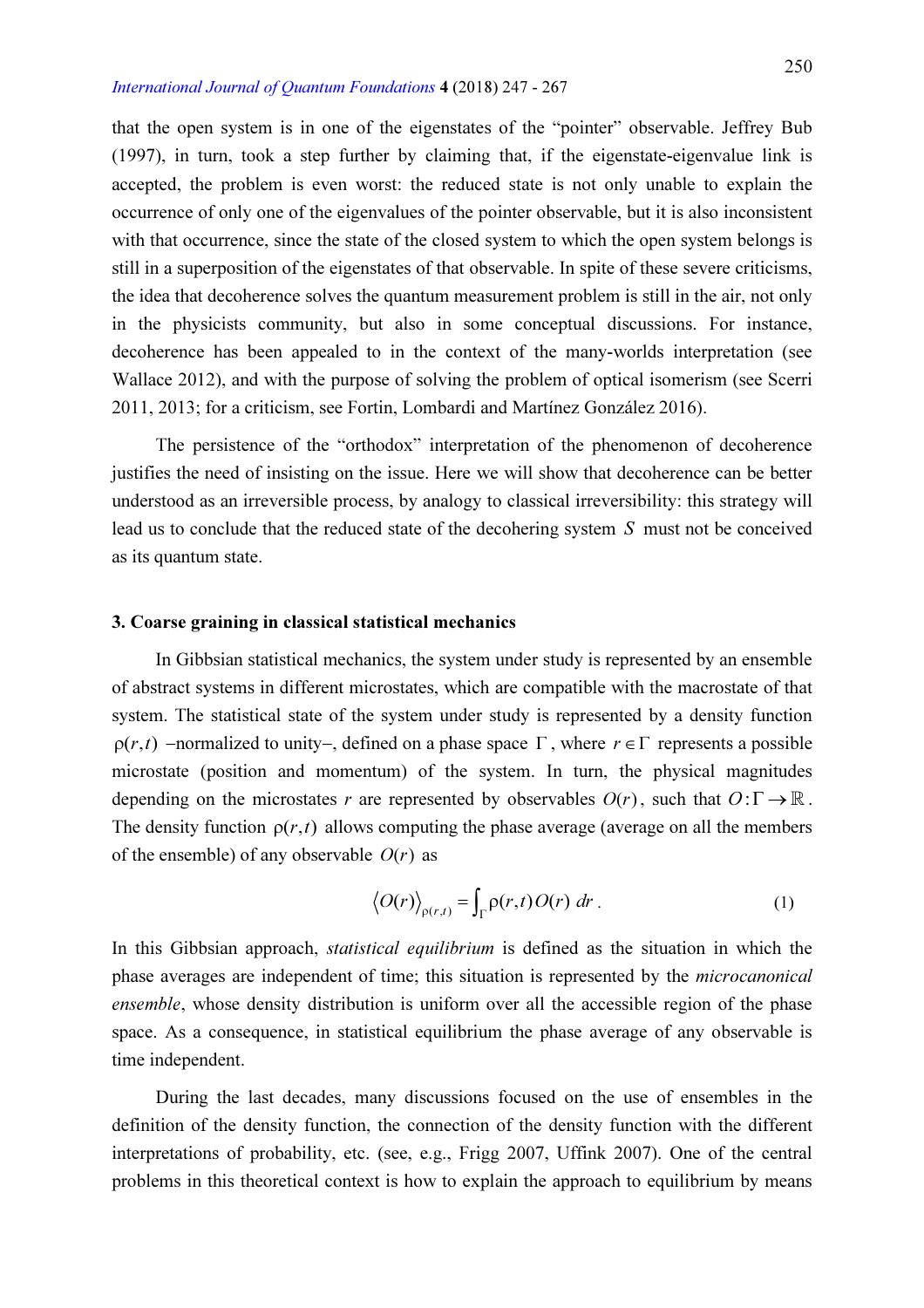of the reversible time-evolution of the density function. In fact, the evolution of  $\rho(r, t)$  is ruled by the Liouville equation and, as a consequence, has no limit for  $t \to \infty$ : the volume of the support of  $\rho(r, t)$  in  $\Gamma$  is time-invariant as a consequence of the Liouville theorem. Therefore, the problem of irreversibility in classical statistical mechanics turns out to be how to account for an irreversible approach to equilibrium in systems ruled by a time-invariant evolution law (see Lombardi 2003, Frigg 2007).

The standard answer in the context of the Gibbsian approach consists in relying on coarse graining: the phase space  $\Gamma$  is partitioned into cells  $C_i$  of the same volume  $\mu(C_i)$  in  $\Gamma$ , and a coarse-grained distribution  $\rho_{\rm ce}(r)$  is defined such that

$$
\rho_{cg}(r) = \begin{cases}\n(1/\mu(C_1)) \int_{C_1} \rho(r) dr & \text{if } r \in C_1 \\
(1/\mu(C_2)) \int_{C_2} \rho(r) dr & \text{if } r \in C_2\n\end{cases}
$$
\n(2)

It is quite clear that, since the coarse-grained state  $\rho_{cg}$  is not the original statistical state, it is not ruled by the dynamical law of classical statistical mechanics and, as a consequence, its evolution is not constrained by the Liouville theorem:  $\rho_{cg}(r,t)$  may approach a definite limit for  $t \to \infty$ . This is what effectively happens when the system has a sufficiently high degree of instability: if the system is mixing, it can be proved that the coarse-grained state approaches a time-independent equilibrium state,  $\rho_{cg}(r, t) \rightarrow \rho_{cg(eq)}(r)$  (see, e.g., Berkovitz, Frigg, and Kronz 2006).

The expectation values of the observables of the system can be computed in the coarsegrained state  $\rho_{\rm ce}(r)$  analogously to eq. (1):

$$
\langle O(r) \rangle_{\rho_{cg}(r)} = \int_{\Gamma} \rho_{cg}(r) O(r) \, dr \,. \tag{3}
$$

It is quite clear that the same result could be obtained if certain "gross observables" were defined as follows:

$$
O_{cg}(r) = \begin{cases} (1/\mu(C_1)) \int_{C_1} O(r) dr & \text{if } r \in C_1 \\ (1/\mu(C_2)) \int_{C_2} O(r) dr & \text{if } r \in C_2 \end{cases}
$$
 (4)  
...

In fact,

$$
\langle O(r) \rangle_{\rho_{cg}(r)} = \langle O_{cg}(r) \rangle_{\rho(r)} = \langle O_{cg}(r) \rangle_{\rho_{cg}(r)} . \tag{5}
$$

In spite of the precise formalism, conceptual discussions also focus on the meaning of the coarse-grained state: Does it supply the objective description of an emergent process? Or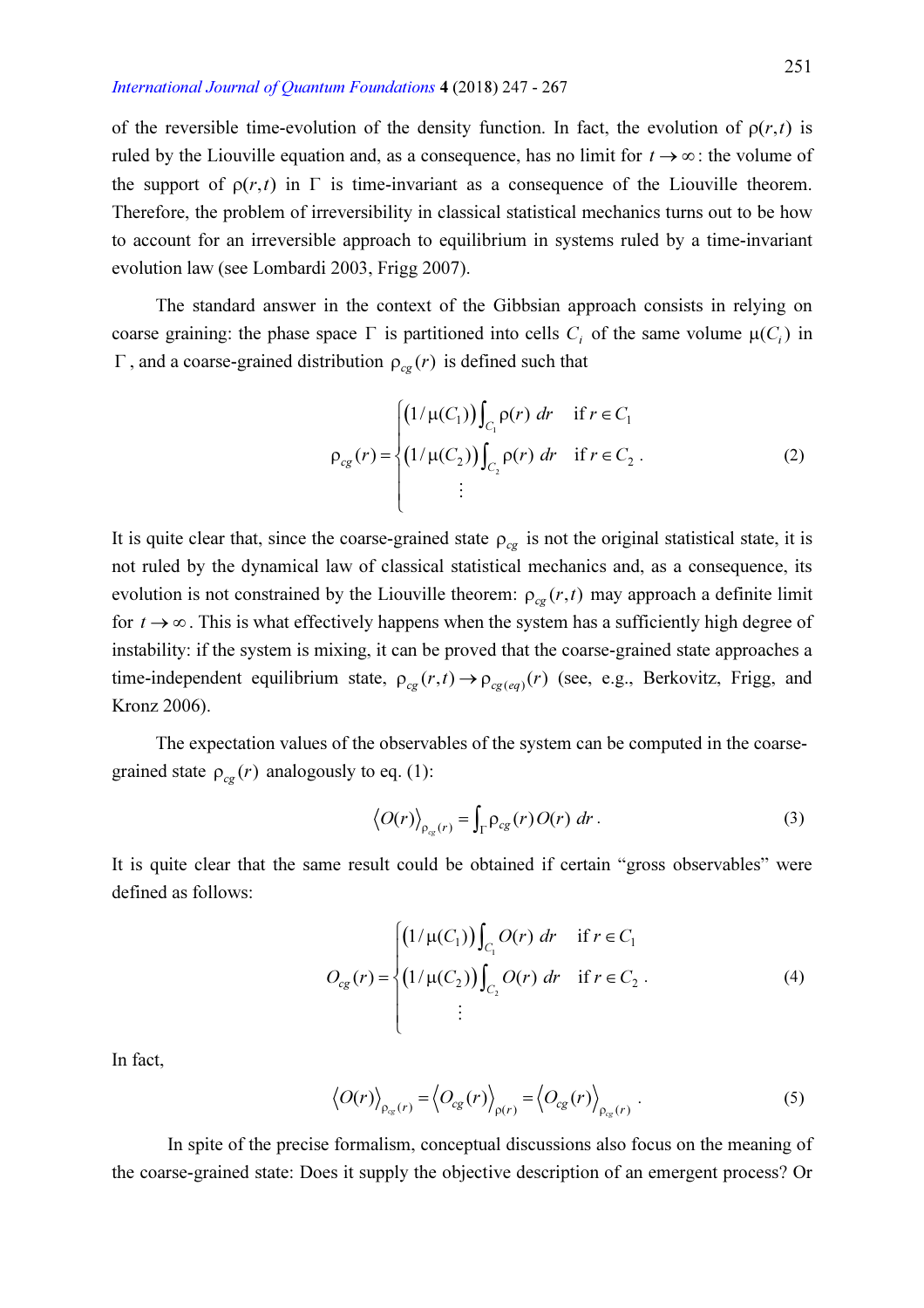does it only describe our ignorance about the real underlying evolution? These questions express the different interpretations of irreversibility, in the context of a debate that is still as alive as in the birth of statistical mechanics (see, e.g., Nicolis and Prigogine 1989, Lebowitz 1993, 1994a, 1994b, Driebe 1994, Bricmont 1995, Earman and Rédei 1996, Callender 1999, Frigg 2007). Nevertheless, despite the heated discussions and the deep disagreements about interpretation, nobody ignores the difference between the statistical state, which evolves unitarily according to the dynamical postulate of the theory, and the coarse-grained state, which may tend to a final stable state. Even those authors who take a heterodox position by claiming the priority of the coarse-grained state regarding objectivity, are clear that such a move requires a reformulation of the dynamical law of the theory (see, e.g., Misra, Prigogine, and Courbage 1979, Nicolis and Prigogine 1989). In other words, independently of the particular disagreements, nobody attempts to endow the statistical state and the coarsegrained state with the same interpretation.

## 4. Partial trace in quantum mechanics

The key idea of the decoherence program is that macroscopic systems are never isolated, but always interact with their environments. Let us consider a quantum system S in the state  $\sum_i c_i |\varphi_i\rangle$ . When the environment E is taken into account, the initial state of the whole system SE becomes

$$
\left|\psi(0)\right\rangle = \sum_{i} c_{i} \left|\varphi_{i}\right\rangle \otimes \left|\varepsilon_{0}\right\rangle. \tag{6}
$$

where  $|\epsilon_0\rangle$  is the state of the environment before its interaction with the open system S. It can be proved that, when the interaction Hamiltonian satisfies certain conditions,  $|\psi(0)\rangle$ evolves into  $|\psi(t)\rangle$ , such that the density operator  $\hat{\rho}(t) = |\psi(t)\rangle\langle \psi(t)|$  results

$$
\hat{\rho}(t) = \sum_{ij} c_i c_j^* \left| \phi_i \right\rangle \left| \epsilon_i(t) \right\rangle \left\langle \phi_j \left| \left\langle \epsilon_j(t) \right| \right. \tag{7}
$$

where the  $| \varepsilon_i(t) \rangle$  are the states of the environment associated with the different states  $| \varphi_i \rangle$ , and the  $c_i c_j^* \neq 0$ , with  $i \neq j$ , represent the quantum correlations that preclude classicality.

The clue of the decoherence approach is to consider that the state of the open system S is represented by the reduced density operator  $\hat{\rho}_r^S(t)$  $\int_{r}^{S}(t)$  resulting from tracing over the environmental degrees of freedom:

$$
\hat{\rho}_r^S(t) = Tr_E \hat{\rho}(t) = \sum_{ij} c_i c_j^* |\varphi_i\rangle \langle \varphi_j | \langle \varepsilon_i(t) | \varepsilon_j(t) \rangle
$$
\n(8)

where the factor  $\langle \varepsilon_i(t) | \varepsilon_j(t) \rangle$ , with  $i \neq j$ , determines the size of the off-diagonal terms at each time. Many standard models for the interaction Hamiltonian show that, when the environment is composed of a very large number of degrees of freedom, the states  $|\varepsilon_i\rangle$  of the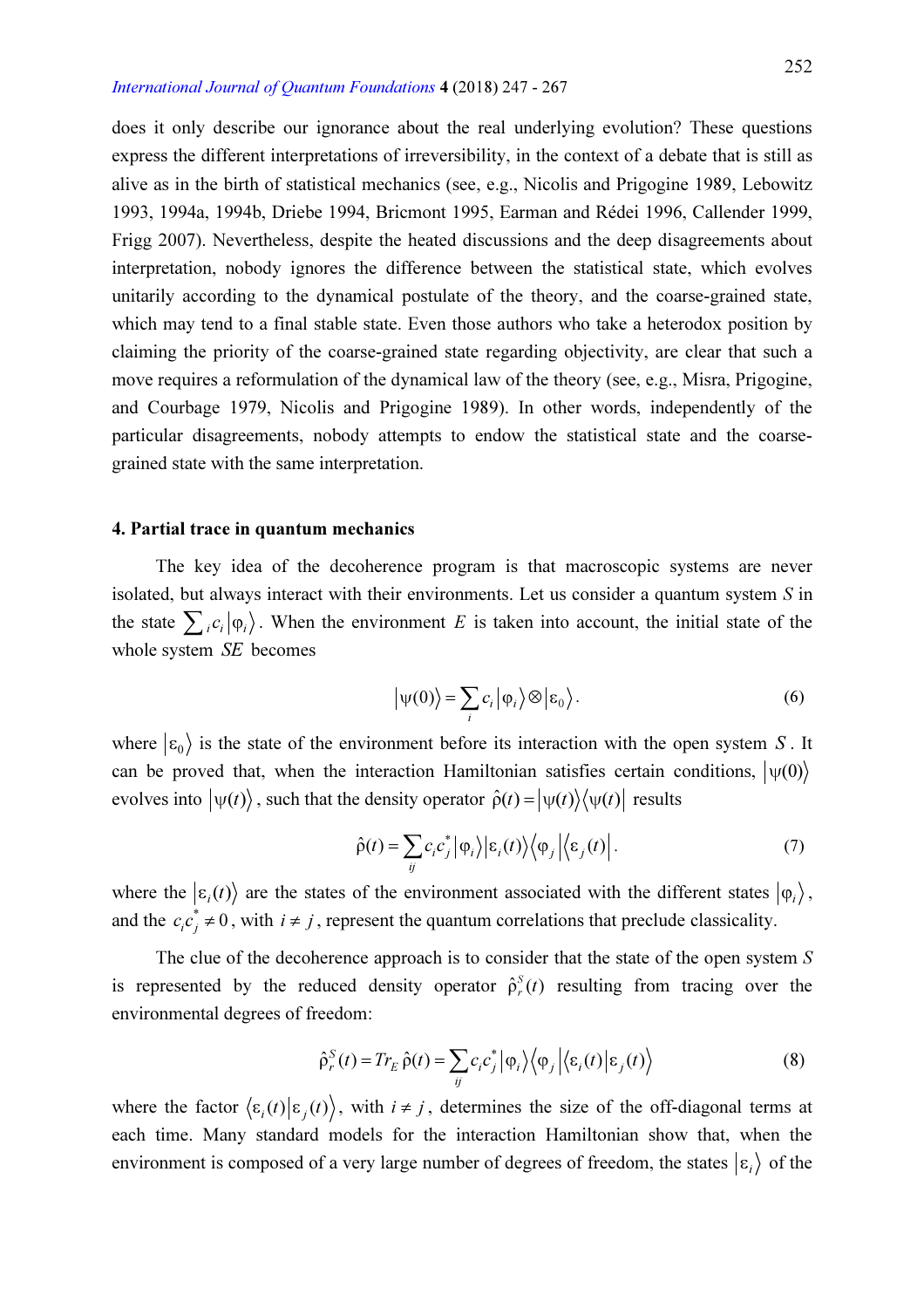environment rapidly approach orthogonality:  $\langle \varepsilon_i(t) | \varepsilon_j(t) \rangle \rightarrow \delta_{ij}$ . This means that the reduced density operator rapidly becomes approximately diagonal in the basis  $\{\vert \varphi_i \rangle \}$ :

$$
\hat{\rho}_r^S(t) \longrightarrow \hat{\rho}_r^S = \sum_i |c_i|^2 |\varphi_i\rangle \langle \varphi_i|
$$
\n(9)

According to the orthodox interpretation of decoherence, the decohered state  $\hat{\rho}_{r}^{S}$  $\frac{s}{r}$  denotes a quantum mixture that contains only the terms corresponding to classical correlations. It is precisely for this reason that decoherence would offer the essential ingredient for solving the quantum measurement problem and for explaining the quantum-to-classical transition of the open system  $S$ . In a certain sense, decoherence would explain collapse since "quantum" entanglement will be converted into an effectively classical correlation as a result of the interaction" between the open system and its environment (Paz and Zurek 2002: 90).

It is quite clear that much of the appealing of decoherence as the explanation of the emergence of classicality relies on the interpretation of the reduced state as the quantum state of the open system. Nevertheless, several authors have warned against this interpretation; the best known among them is Bernard d'Espagnat (1976), who introduced the already classical distinction between *proper* and *improper* mixtures: whereas a proper mixture is the quantum state of a closed system, an improper mixture is a density operator obtained by disregarding some degrees of freedom of the closed system. In the case of the open system S, if we could only make measurements on S and could not make any on the environment  $E$ , then we would not be able to differentiate the improper mixture denoted by the reduced density operator  $\hat{\rho}_r^{\text{S}}$  $\hat{r}$  from the analog proper mixture denoted by the density operator  $\hat{\rho}_s$ . But, as d'Espagnat stresses (1995), there is no theoretical reason that prevents us from having access to, at least, some of the traced over degrees of freedom, and this access would permit us to show that the proper mixture and the improper mixture are, in principle, testably different. In the context of decoherence, the difference is also pointed out by Heinz-Dieter Zeh, one of the founding fathers of the theory: "The conceptually important difference between true and apparent ensembles was clearly pointed out by Bernard d'Espagnat (1976) when he distinguished between proper and improper mixtures. In the case of virtual (reversible) decoherence, this difference can even be observed as recoherence (a relocalization of the superposition, that would be impossible for a proper mixture)" (Zeh 2005: 2).

It is interesting to notice that the discussion about the difference between proper and improper mixtures relies on the fact that both are represented by the same kind of mathematical object  $-a$  density operator-; perhaps this fact is what leads many authors to suppose that the improper mixture of the open system is its quantum state in the same sense as the proper mixture is the quantum state of a closed system. However, that mathematical fact essentially depends on the Hilbert space formalism used to articulate the theory, but the situation is different in other cases. For instance, it can be proved (Masillo, Scolarici, and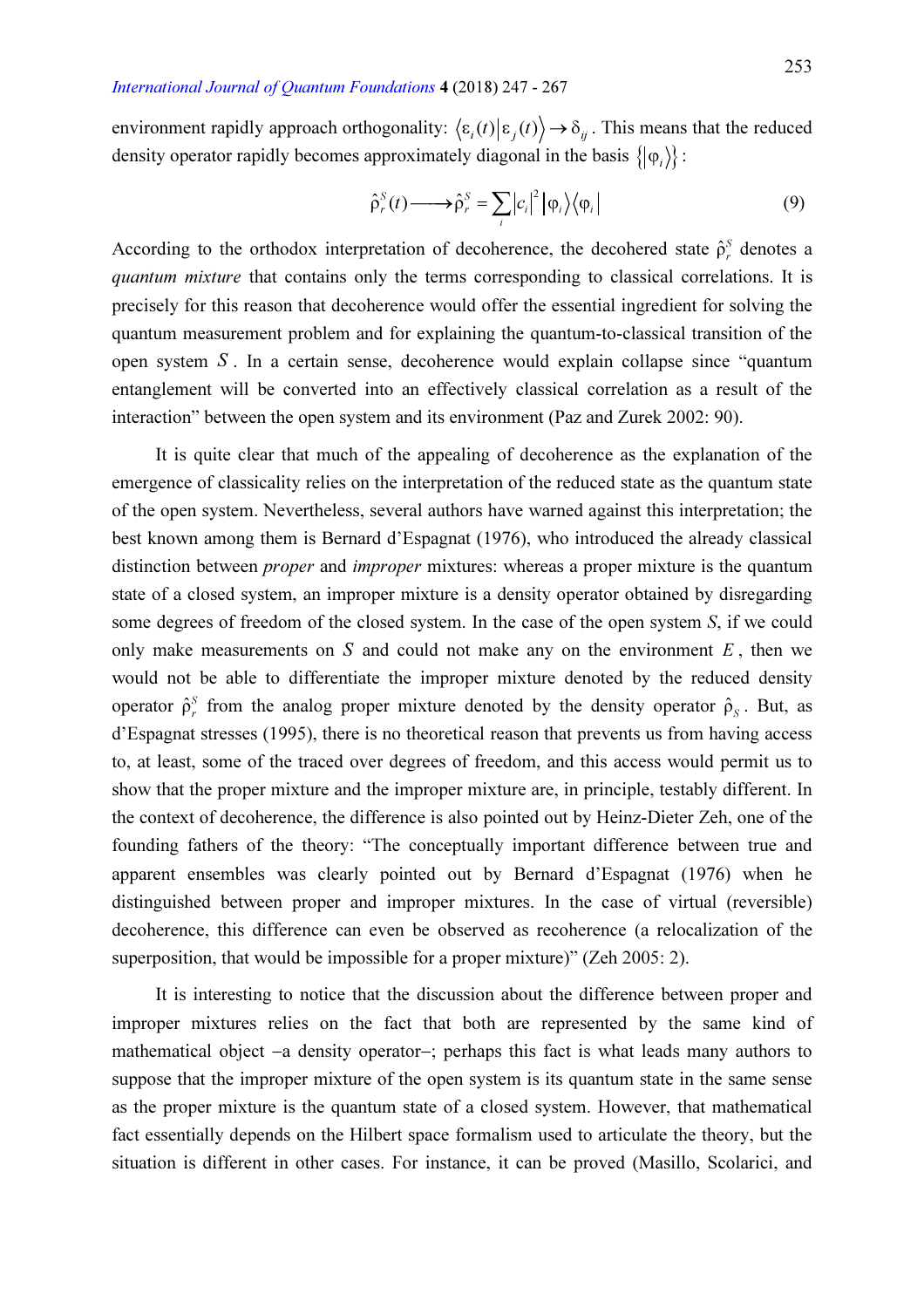Sozzo 2009) that proper and improper mixtures are represented by different kinds of density operators in the quaternionic formulation of quantum mechanics (see Adler 1995); therefore, in this formalism they can be distinguished not only physically but also mathematically.

The insistence on interpreting the reduced state of an open system as its quantum state seems to forget the very definition of the concept of reduced state. The reduced state  $\hat{\rho}_r^{\dagger}$  of the open system  $S_1$  is defined as the density operator by means of which the expectation values of all the observables of  $S_1$  can be computed. Precisely, if  $H_1$  and  $H_2$  are the Hilbert spaces of the open systems  $S_1$  and  $S_2$  respectively,  $H = H_1 \otimes H_2$  is the Hilbert space of the closed system S,  $\hat{O}_1 \in \mathcal{H} \otimes \mathcal{H}_1$  is an observable of  $S_1$ ,  $\hat{I}_2$  is the identity in  $\mathcal{H}_2 \otimes \mathcal{H}_2$ , and  $\hat{\rho} \in \mathcal{H} \otimes \mathcal{H}$  is the state of S, then the reduced state of S<sub>1</sub> is defined as the density operator  $\hat{\rho}_r^1$ such that

$$
\forall \hat{O}_1^{12} = \hat{O}_1 \otimes \hat{I}_2 \in \mathcal{H} \otimes \mathcal{H}, \quad \left\langle \hat{O}_1^{12} \right\rangle_{\hat{\rho}} = \left\langle \hat{O}_1 \right\rangle_{\hat{\rho}_r^1} \tag{10}
$$

On the basis of this *definition*, the reduced state can be *computed* by tracing over the degrees of freedom of  $S_2$ , as  $\hat{\rho}_r^1$  $\hat{\rho}_r^1 = Tr_2 \hat{\rho}$ . As Schlosshauer claims in his well-known book about decoherence, this means that, strictly speaking, a reduced density operator is only "a calculational tool" for computing expectation values (Schlosshauer 2007: 48). For this reason, the author warns us "against a misinterpretation of reduced density matrices as describing a proper mixture of states" (2007: 69).

Although the reduced state of an open system cannot be interpreted as its quantum state, it is quite clear that it does offer a certain description of the involved systems. The claim that reduced states supply coarse descriptions has already appeared in the literature on decoherence (see, e.g., Gell-Mann and Hartle 1993, Omnès 1994, Anastopoulos 2002), but usually without a further elaboration. Here we will support this claim by comparing coarse graining as used in classical statistical mechanics and partial trace as used in quantum mechanics.

#### 5. Coarse graining and partial trace as projections

The intuitive idea of graphical projection -the operation by which a three-dimensional body is projected on two dimensions- is applied in mathematics to the classical case of vectors: as it is well known, the projection  $\vec{a}_b$  of a vector  $\vec{a}$  onto a vector  $\vec{b}$  is a vector computed as  $\vec{a}_b = |\vec{a}| \cos \alpha \vec{b}$ , where  $\alpha$  is the angle between  $\vec{a}$  and  $\vec{b}$ , and  $\vec{b}$  is the unit vector in the direction of  $\vec{b}$ . This simple mathematical notion is generalized in functional  $\frac{1}{r}$ analysis by defining a *projector*  $\Pi$  as an operator that performs a linear transformation from a vector space onto itself, such that  $\Pi\Pi = \Pi$ : when  $\Pi$  is applied twice to any vector, it gives the same result as if it were applied only once. From a conceptual viewpoint, a projection supplies a *coarse description* of the state vector on which it operates, because its action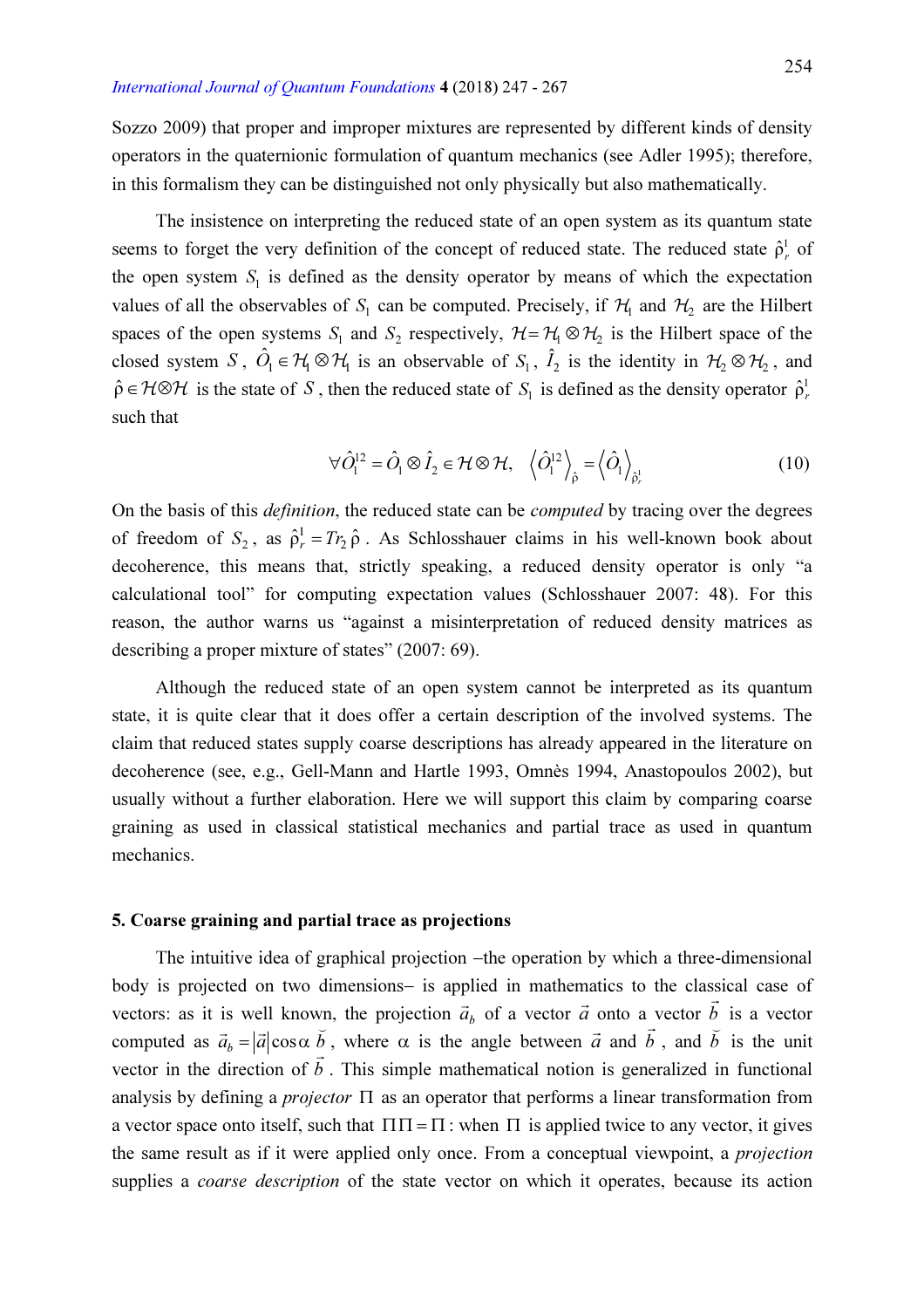consists in eliminating some components of that state vector in such a way that only certain components are retained.

As explained in Section 3, in classical statistical mechanics a coarse-grained description arises from a partition of the phase space  $\Gamma$  into discrete and disjoint cells  $C_i$  of the same volume: this operation defines the coarse-grained distribution  $\rho_{cg}$  (eq. (2)). Since both the density function  $\rho$  and the coarse-grained distribution  $\rho_{\rm ce}$  are defined on the same phase space  $\Gamma$ , it is not difficult to see that the relationship between  $\rho_{cg}$  and  $\rho$  can be described in terms of projection<sup>2</sup>, since applying the same coarse graining operation to  $\rho_{cg}$  does not modify the result (see Misra, Prigogine, and Courbage 1979, Misra and Prigogine 1981):

$$
\rho_{cg} = \Pi^c \rho = \Pi^c \Pi^c \rho = \Pi^c \rho_{cg} \tag{11}
$$

where the classical projector  $\Pi^c$  performs the operation described by eq. (2). In other words, the coarse-grained distribution  $\rho_{cg}$  supplies a coarse description of the classical system whose statistical state is represented by the density function  $\rho$ .

In the case of quantum mechanics, let us apply the definition of reduced state of eq. (10) to the case of the open system  $S$  and its environment  $E$ :

$$
\left\langle \hat{O}_S^{SE} \right\rangle_{\hat{\rho}} = \left\langle \hat{O}_S \right\rangle_{\hat{\rho}_r^S}
$$
 (12)

where  $\hat{O}^{SE}_S = \hat{O}_S \otimes \hat{I}_E$ . In this case, the density operator  $\hat{\rho}$  belongs to  $\mathcal{H} \otimes \mathcal{H}$ , where  $\mathcal{H}$  is the Hilbert space of the closed system SE, and the reduced state  $\hat{\rho}_r^S$  belongs to  $\mathcal{H}_S \otimes \mathcal{H}_S$ , where  $\mathcal{H}_S$  is the Hilbert space of the open system S. Therefore, for dimensional reasons the reduced state  $\hat{\rho}_r^S$  cannot be expressed as a direct projection of the density operator  $\hat{\rho}$ . Nevertheless, the expectation value of  $\hat{O}_s$  in the reduced state  $\hat{\rho}_r^s$  can also be expressed as the expectation value of the observables  $\hat{O}_S^{SE} = \hat{O}_S \otimes \hat{I}_E$  of the closed system SE in a state  $\hat{\rho}_r^{SE} \in \mathcal{H} \otimes \mathcal{H}$ :

$$
\left\langle \hat{O}_S \right\rangle_{\hat{\rho}_r^S} = \left\langle \hat{O}_S^{SE} \right\rangle_{\hat{\rho}_r^{SE}} = \left\langle \hat{O}_S \otimes \hat{I}_E \right\rangle_{\hat{\rho}_r^{SE}}
$$
(13)

The density operator  $\hat{\rho}_r^{SE}$  can be obtained as

 $\overline{a}$ 

$$
\hat{\rho}_r^{SE} = \Pi^q \hat{\rho} = \Pi^q \Pi^q \hat{\rho} = \Pi^q \hat{\rho}_r^{SE}
$$
\n(14)

where the projector  $\Pi^{q}$  performs the following operation:

$$
\Pi^q \hat{\rho} = (Tr_E \hat{\rho}) \otimes \tilde{\delta}^E = \hat{\rho}_r^S \otimes \tilde{\delta}^E
$$
 (15)

 $2$  Strictly speaking, the operation of projection is represented by a projector operator when classical statistical mechanics is formulated in the formalism of Koopman  $(1931)$  -its Hilbert space formulation-: nevertheless, we will not stress this point since not relevant for our argument.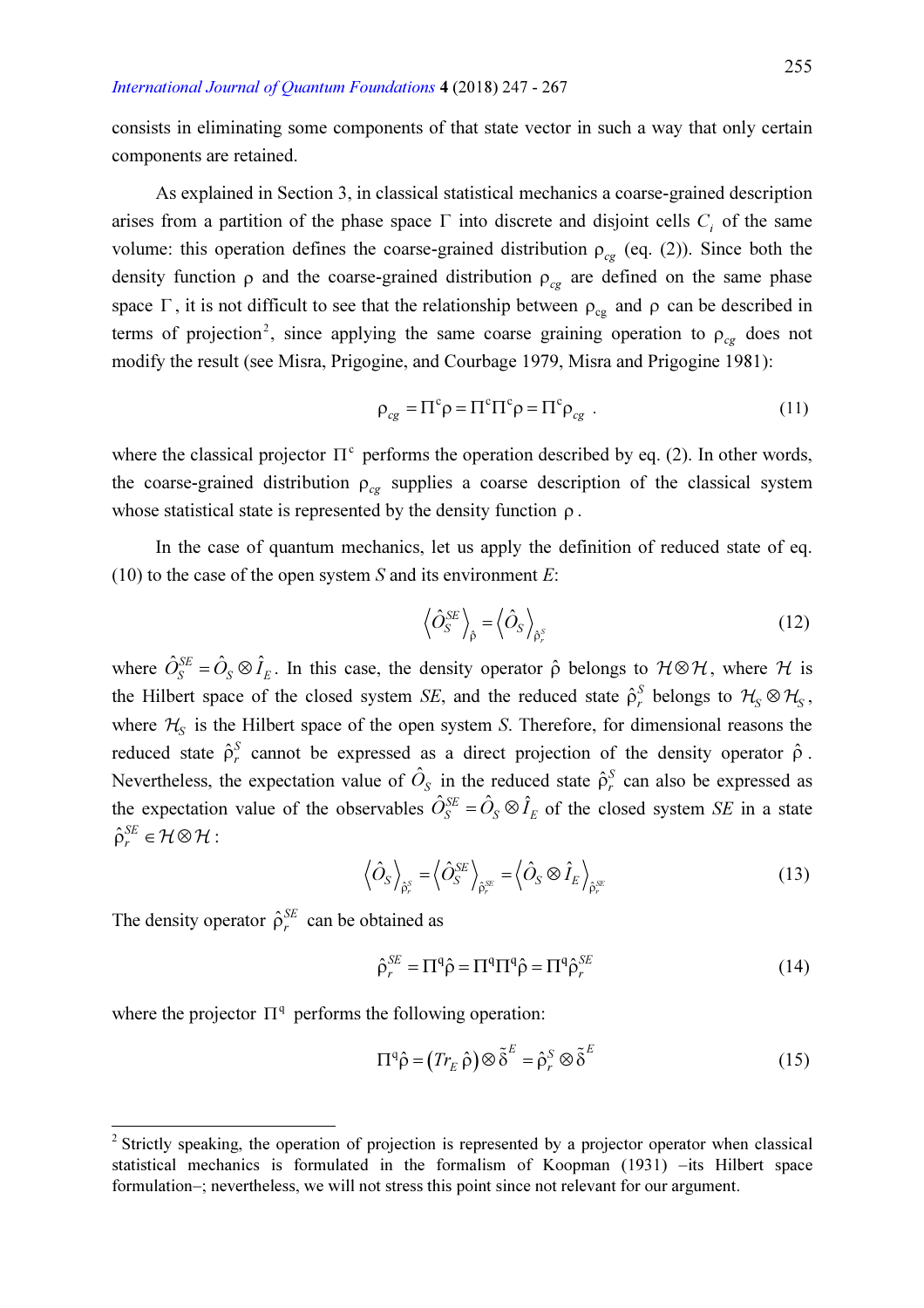where  $\tilde{\delta}^E \in \mathcal{H}_E \otimes \mathcal{H}_E$  is a normalized identity operator with coefficients  $\tilde{\delta}^E_{\alpha\beta} = \delta_{\alpha\beta}$  $\tilde{\delta}_{\alpha\beta}^{E} = \delta_{\alpha\beta} / \sum_{\gamma} \delta_{\gamma\gamma}$ (see Fortin and Lombardi 2014). The operator  $\Pi^q$  is a projector since

$$
\Pi^{\mathbf{q}}\Pi^{\mathbf{q}}\hat{\rho} = \left(Tr_E \Pi^{\mathbf{q}}\hat{\rho}\right) \otimes \tilde{\delta}^E = \left(Tr_E \left(\hat{\rho}_r^S \otimes \tilde{\delta}^E\right)\right) \otimes \tilde{\delta}^E = \hat{\rho}_r^S \otimes \tilde{\delta}^E = \Pi^{\mathbf{q}}\hat{\rho}
$$
(16)

In turn, if we trace off the degrees of freedom of the environment E on  $\hat{\rho}_r^{SE}$ , we recover the reduced state of the open system S:

$$
Tr_E \hat{\rho}_r^{SE} = Tr_E \left( \hat{\rho}_r^S \otimes \tilde{\delta}^E \right) = \hat{\rho}_r^S \tag{17}
$$

This means that the  $\hat{\rho}_r^{SE}$ , which "erases" the components of the quantum state  $\hat{\rho}$ corresponding to the environment  $E$ , supplies the same information about the open system  $S$ as the reduced state  $\hat{\rho}_r^{\text{S}}$  $\sum_{r}^{S}$ , but now from the viewpoint of the closed system SE (see Castagnino) and Fortin 2013). It is quite clear that  $\hat{\rho}_r^{SE} = \Pi^q \hat{\rho}$ , although belonging to  $\mathcal{H} \otimes \mathcal{H}$ , is not the quantum state of the closed system SE: it supplies a coarse description of SE that disregards certain information, in particular, that corresponding to the environment  $E$ . It is interesting to note that, although  $\hat{\rho}_r^{SE}$  is not a quantum state, it is a coarse state of the whole *closed system* SE that may evolve *non-unitarily*; therefore, it is not the case that non-unitary evolutions are exclusive to open quantum systems.

On the basis of the above presentation, the classical and the quantum cases, with their corresponding states and observables, can be viewed from a unified perspective (see Table 1). In the two cases, a state  $\rho_{CD}$  that supplies a *coarse description* of the closed system can be defined, in such a way that it can be obtained as a projection of the "fine description"  $\rho_{FD}$ :  $\rho_{CD} = \Pi \rho_{FD}$  The fine description is given by the statistical state, represented by the density function  $\rho$ , in classical statistical mechanics, and by the quantum state, represented by the density operator  $\hat{\rho}$ , in quantum mechanics. In turn, the coarse state acquires different forms in classical statistical mechanics and in quantum mechanics: in the first case, it is a function  $\rho_{cg}(r)$  on the phase space  $\Gamma$ ; in the second case, it is an operator  $\hat{\rho}_r^{SE}$  belonging to  $H \otimes H$ . Therefore, the corresponding projections are expressed as

$$
\rho_{cg} = \Pi^c \rho \qquad \text{and} \qquad \hat{\rho}_r^{SE} = \Pi^q \hat{\rho} \tag{18}
$$

The difference between the two cases relies on what is disregarded in each one of them. As clearly expressed by Michael Mackey (1989):

• Coarse graining implies the loss of some information about the exact values of all the dynamical variables. This fact is formally expressed in classical statistical mechanics by the definition of "gross", coarse-grained observables  $O_{cg}$  corresponding to the dynamical observables of the system, whose expectation values can be computed as (see eq. (5)):

$$
\left\langle O_{cg} \right\rangle_{\rho} = \left\langle O \right\rangle_{\rho_{cg}} = \left\langle O_{cg} \right\rangle_{\rho_{cg}} . \tag{19}
$$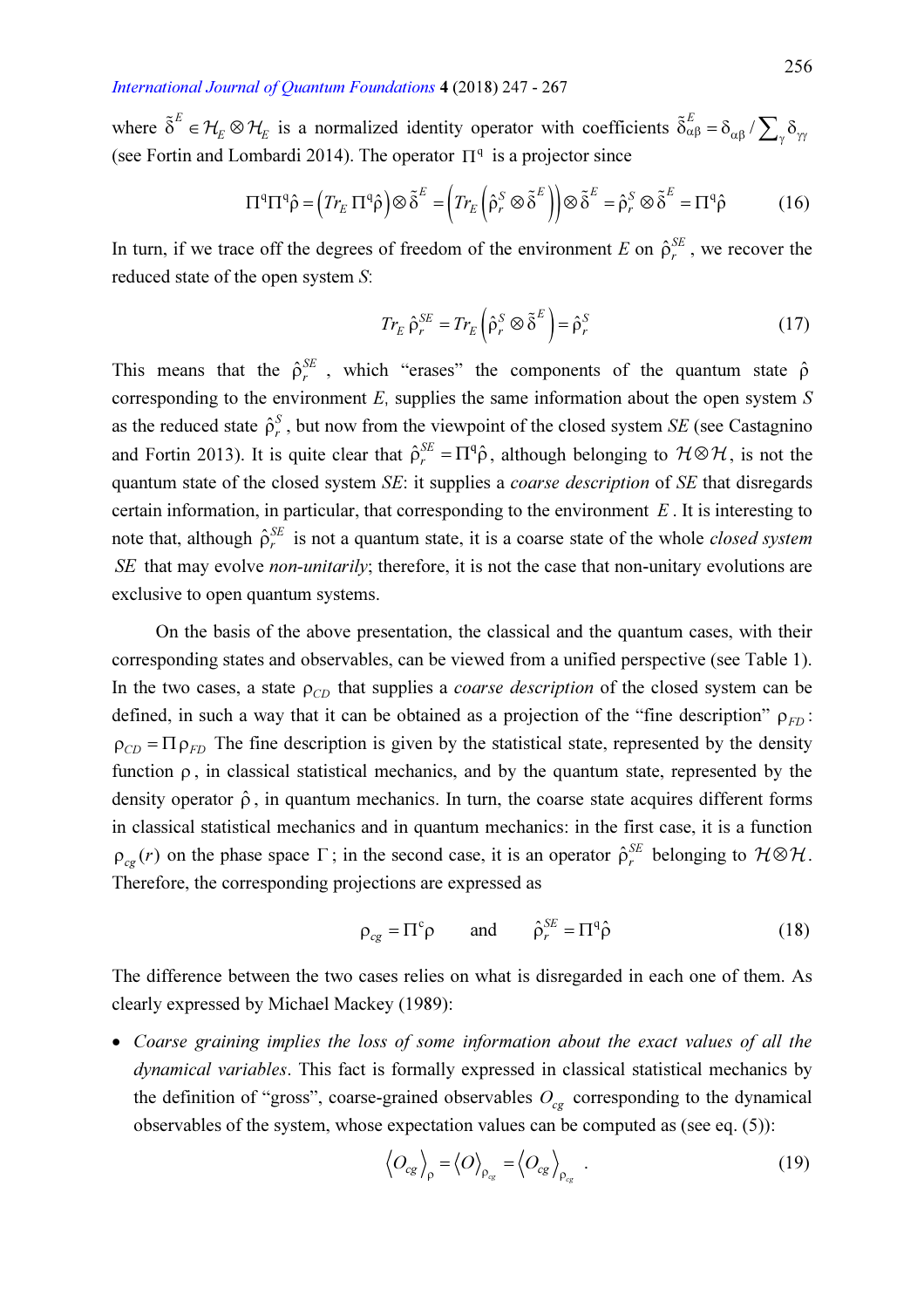• Partial trace implies the loss of all the information about the exact value of some dynamical variables, in particular, the dynamical variables of the environment. This fact is formally expressed in quantum mechanics by retaining only the observables  $\hat{O}_S^{SE}$  of the open system, whose expectation values are computed as (see eq. (12) and eq. (13)):

| <b>CSM</b>                                                                                    | <b>QM</b>                                                                    |                               |                                        |
|-----------------------------------------------------------------------------------------------|------------------------------------------------------------------------------|-------------------------------|----------------------------------------|
| $\rho(r,t)$ ; $O(r)$                                                                          | $\hat{\rho}(t)$ ; $\hat{O}$                                                  |                               |                                        |
| $\partial \rho/\partial t = -\{H, \rho\}$                                                     | $\partial \hat{\rho}/\partial t = -i/\hbar \left[\hat{H}, \hat{\rho}\right]$ |                               |                                        |
| $\langle O(r) \rangle_{\rho(r)} = \int_{\Gamma} \rho(r) O(r) dr$                              | $\langle \hat{O} \rangle_{\hat{\rho}} = Tr(\hat{\rho} \hat{O})$              |                               |                                        |
| Let us define a coarse description $\rho_{CD}$ such that                                      |                                                                              |                               |                                        |
| $\rho_{CD} = \Pi \rho_{FD}$                                                                   |                                                                              |                               |                                        |
| $\rho_{FD} \equiv \rho$                                                                       | $\rho_{CD} \equiv \rho_{cg}$                                                 | $\rho_{FD} \equiv \hat{\rho}$ | $\rho_{CD} \equiv \hat{\rho}_{r}^{SE}$ |
| $\rho_{cg} = \Pi^c \rho$                                                                      | $\hat{\rho}_{r}^{SE} = \Pi^q \hat{\rho}$                                     |                               |                                        |
| Loss of some information about the exact values of the exact values of the external variables |                                                                              |                               |                                        |
| all the dynamical variables                                                                   | some dynamical variables                                                     |                               |                                        |

$$
\left\langle \hat{O}_{S}^{SE} \right\rangle_{\hat{\rho}} = \left\langle \hat{O}_{S}^{SE} \right\rangle_{\hat{\rho}_{r}^{SE}} = \left\langle \hat{O}_{S} \right\rangle_{\hat{\rho}_{r}^{S}}
$$
(20)

Table 1: Comparison between the classical statistical case and the quantum case regarding fine and coarse descriptions.

Up to this point, we have considered the most used strategies to account for irreversible behavior by disregarding degrees of freedom: coarse graining in classical statistical mechanics and partial trace in quantum mechanics. In the following section, we will complete the parallel between the two cases by considering coarse graining in quantum mechanics and partial trace in classical statistical mechanics.

## 6. Coarse graining and partial trace in the classical and the quantum cases

## 6.1. Coarse graining

Let us recall that coarse graining implies the loss of some information about the exact values of all the dynamical variables. As explained in Section 3, in classical statistical mechanics this is formalized by defining some gross observables (see eq. (4)) that do not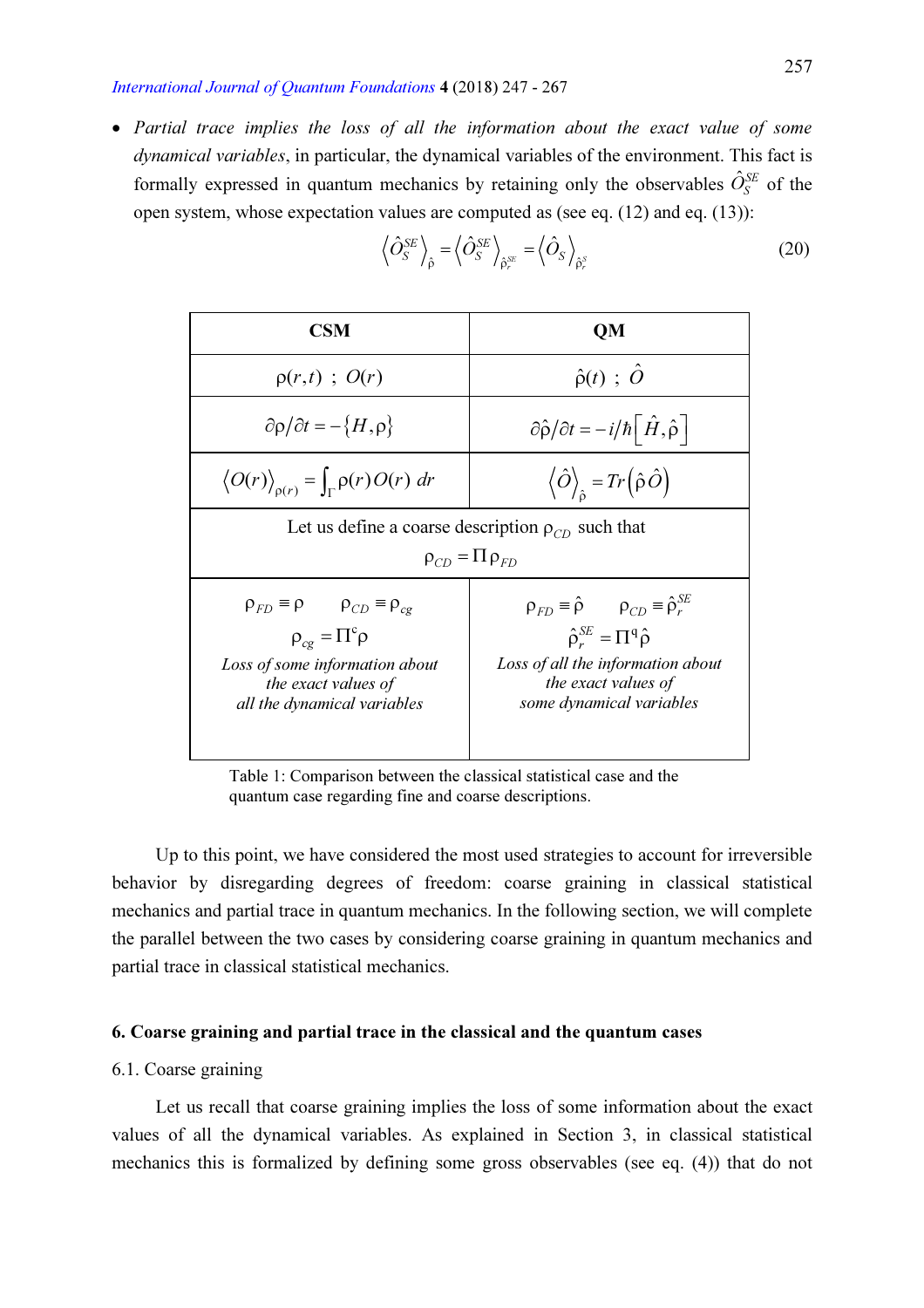discriminate below a certain precision, and whose expectation values can be computed as in eq. (19).

In quantum mechanics an analogous strategy can be developed. Let us consider a closed system whose Hilbert space  $\mathcal H$  is spanned by the eigenstates  $|r\rangle$  of an observable R of continuous spectrum; so, any state  $\hat{\rho}$  and any observable  $\hat{O}$  can be expressed, respectively, as

$$
\hat{\rho} = \iint p(r, r') |r\rangle\langle r'| dr dr'.
$$
 (21)

$$
\hat{O} = \iint O(r, r') \left| r \right\rangle \left\langle r' \left| dr dr' \right. . \tag{22}
$$

In this case, coarse graining is the result of partitioning the space  $H \otimes H$  into regions corresponding to  $(r, r') \in C_i$ . On the basis of this partition, coarse-grained states and coarsegrained observables can be defined as follows. First, certain coarse-grained functions that average the components of states and observables in the regions  $C_i$  are defined:

$$
\rho_{cg}(r,r') = \left\{ \iint_{C_i} \rho(r,r') dr dr' \quad \text{if } (r,r') \in C_i \right. \tag{23}
$$

$$
O_{cg}(r,r') = \left\{ \iint_{C_i} O(r,r') dr dr' \text{ if } (r,r') \in C_i. \right\}
$$
 (24)

Second, the corresponding operators are obtained as

$$
\hat{\rho}_{cg} = \iint \rho_{cg}(r, r') |r\rangle\langle r'| dr dr'.
$$
\n(25)

$$
\hat{O}_{cg} = \iint O_{cg}(r, r') |r\rangle\langle r'| dr dr'.
$$
\n(26)

This leads to a situation completely analogous to the classical case: the coarse-grained description can be obtained both by averaging the fine-grained observables in the coarsegrained state or by averaging the coarse-grained observables in the fine-grained state (see eq. (19):

$$
\left\langle \hat{O} \right\rangle_{\hat{\rho}_{cg}} = \left\langle \hat{O}_{cg} \right\rangle_{\hat{\rho}}
$$
 (27)

It is interesting to recall that this coarse-graining procedure was the strategy followed in certain early attempts to explain the classical limit of quantum mechanics, during a period that can be considered as the pre-history of the decoherence program. In the 1950s and the early 1960s, the emergence of classical macroscopic features from quantum microscopic descriptions was treated in the context of the study of irreversibility in closed systems (van Kampen 1954, van Hove 1957, 1959, Daneri, Loinger, and Prosperi 1962). From this perspective, the states indistinguishable from the viewpoint of certain "gross" observables were described by the same coarse-grained state, whose evolution was proved to reach equilibrium in a certain relaxation time. The main problem of this period was that the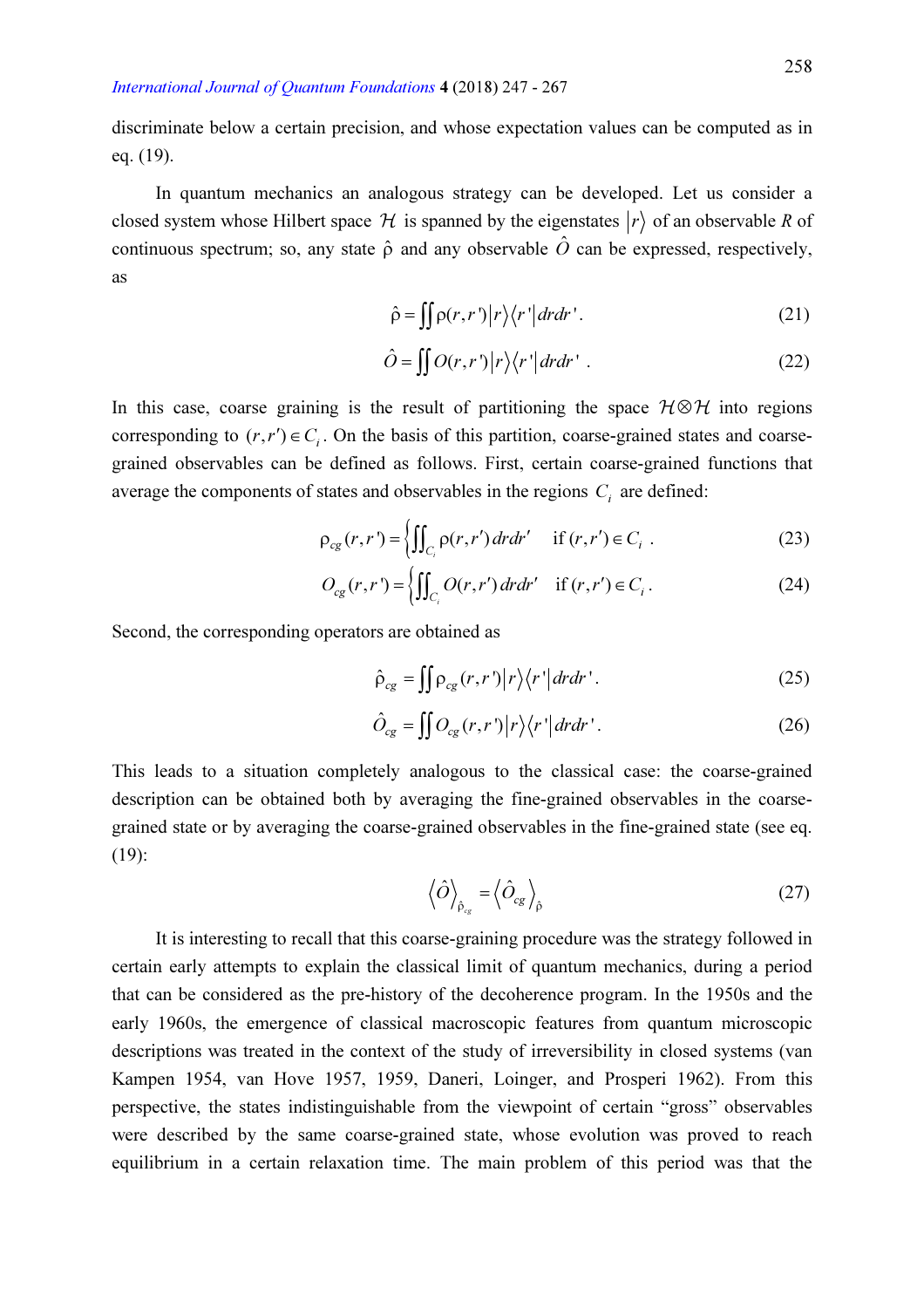relaxation times so obtained turned out to be too long to account for experimental results (see Omnès 2005).

Summing up, although coarse graining is a traditional procedure to explain irreversibility in classical statistical mechanics, it can be appealed to when the issue is quantum irreversibility; see Table 2 for the analogy between the two cases.

| CSM                                                                                                  | OМ                                                                                                                                                                                               |
|------------------------------------------------------------------------------------------------------|--------------------------------------------------------------------------------------------------------------------------------------------------------------------------------------------------|
| $r \in \Gamma$ ; $\rho(r)$ ; $O(r)$                                                                  | R with $ r\rangle$ ; $\hat{\rho}$ ; $\hat{O}$                                                                                                                                                    |
| Coarse graining in variable $r$                                                                      | Coarse graining in variable $r$                                                                                                                                                                  |
| $\rho_{cg}(r) = \frac{1}{\mu(C_i)} \int_{C_i} \rho(r) dr \quad \text{if } r \in C_i$                 | $\rho_{cg}(r,r') = \left\{ \iint_{C_i} \rho(r,r') dr dr' \text{ if } (r,r') \in C_i \right\}$<br>$\hat{\rho}_{cg} = \iint \rho_{cg}(r,r') \left  r \right\rangle \left\langle r' \right  dr dr'$ |
| $O_{cg}(r) = \begin{cases} \frac{1}{\mu(C_i)} \int_{C_i} O(r) dr & \text{if } r \in C_i \end{cases}$ | $O_{cg}(r,r') = \left\{ \iint_{C_i} O(r,r') dr dr' \text{ if } (r,r') \in C_i \right\}$<br>$\hat{O}_{cg} = \iint O_{cg}(r,r') \left  r \right\rangle \left\langle r' \right  dr dr'$             |
| $\langle O\rangle_{\rho_{cg}} = \langle O_{cg}\rangle_{\rho_{cg}}$                                   | $\left\langle \hat{O}\right\rangle_{\hat{\rho}_{cr}} = \left\langle \hat{O}_{cg}\right\rangle_{\hat{\rho}_{cr}}$                                                                                 |

Table 2: Coarse graining in classical statistical mechanics and in quantum mechanics.

## 6.2. Partial trace

Let us recall that partial trace implies the loss of all the information about the exact value of some dynamical variables. As explained in Section 4 and Section 5, in quantum mechanics the operation of partial trace is extensively used for the account of decoherence through the definition of the reduced state of the open system (see eq. (8)), which disregards the degrees of freedom of the environment. This amounts to retaining only the observables  $\hat{O}_S^{SE}$  of the open system, whose expectation values are computed as in eq. (20).

In classical statistical mechanics an analogous strategy can be developed. Let us consider a closed system SE of N particles described in a phase space  $\Gamma$  of 6N dimensions. The states and observables of the system are functions of the 3N positions  $q_i$  and the 3N momenta  $p_i$  of the N particles:

$$
\rho(r) = \rho(q_1, p_1, ..., q_{3N}, p_{3N}). \tag{28}
$$

$$
O(r) = O(q_1, p_1, \dots, q_{3N}, p_{3N}).
$$
\n(29)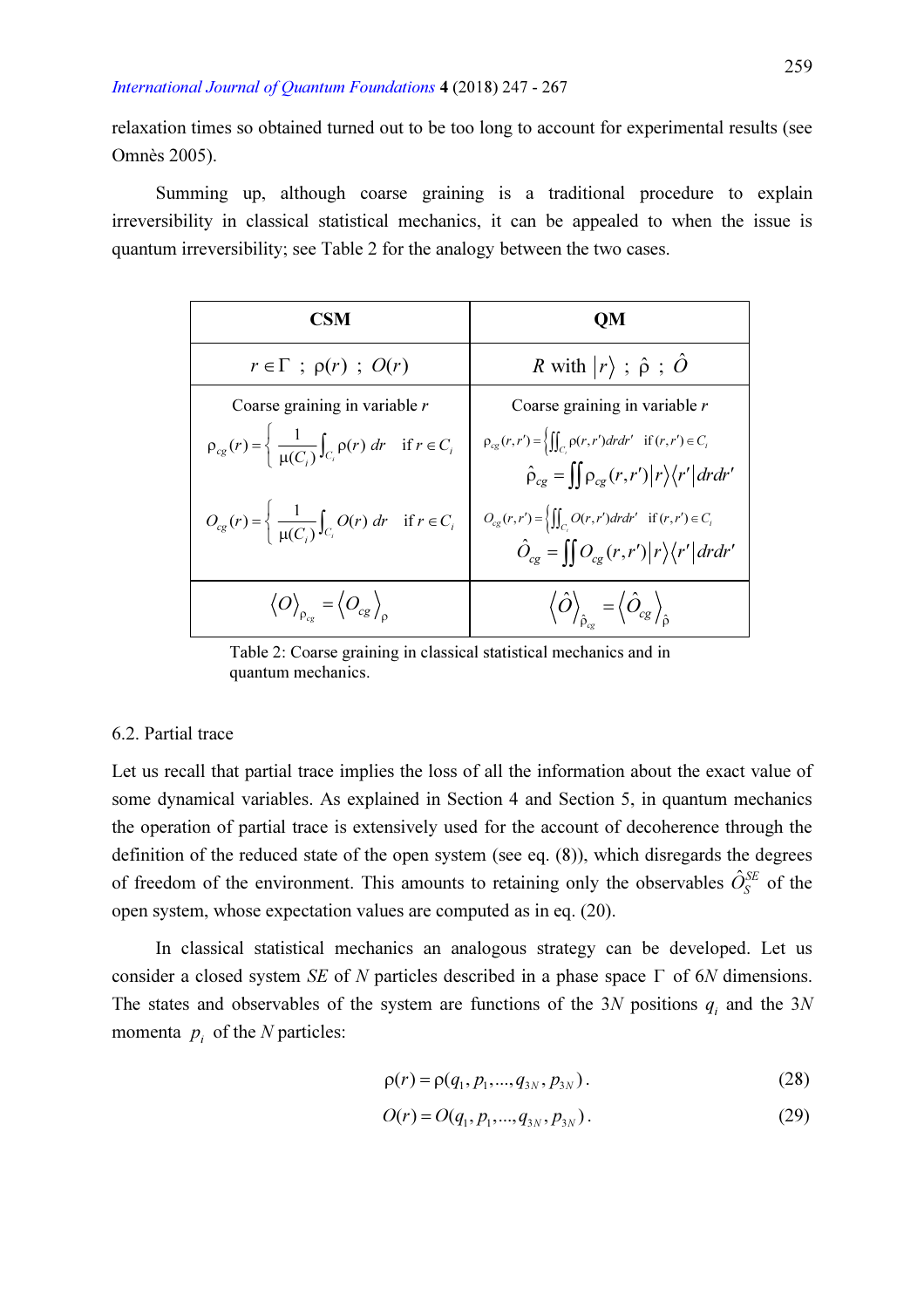If the purpose is to describe an open subsystem  $S$  of  $s$  particles, the interest is centered on the observables  $O_s(q_1, p_1, ..., q_{3s}, p_{3s})$ . In order to compute the expectation values of these observables, a reduced state  $\rho_r^S(r)$  can be computed by means of a partial trace:

$$
\rho_r^S(q_1, p_1, ..., q_{3s}, p_{3s}) = \int ... \int \rho(q_1, p_1, ..., q_{3N}, p_{3N}) dq_{3s+1} dp_{3s+1} ... dq_{3N} dp_{3N} . \tag{30}
$$

The reduced state  $\rho_r^S(q_1, p_1, ..., q_{3s}, p_{3s})$  disregards the degrees of freedom of the environment E composed by the remaining  $N-s$  particles. In turn, the observable of the open system S can be expressed from the viewpoint of the closed system of  $N$  particles as a function on the phase space  $\Gamma$ :

$$
O_S(q_1, p_1, ..., q_{3s}, p_{3s}) = O_S^{SE}(q_1, p_1, ..., q_{3N}, p_{3N}).
$$
\n(31)

The reduced state  $\rho_r^S(q_1, p_1, ..., q_{3s}, p_{3s})$  can also be expressed from the viewpoint of the closed system as a function on  $\Gamma$ :

$$
\rho_r^S(q_1, p_1, ..., q_{3s}, p_{3s}) = \rho_s^{SE}(q_1, p_1, ..., q_{3N}, p_{3N}).
$$
\n(32)

Therefore, the expectation values of the observables of the subsystem of s particles can be computed alternatively from the perspective of the closed system SE of N particles or from the perspective of the open subsystem  $S$  of  $s$  particles:

$$
\left\langle O_{S}^{SE}\right\rangle_{\rho} = \left\langle O_{S}^{SE}\right\rangle_{\rho_{r}^{SE}} = \left\langle O_{S}\right\rangle_{\rho_{r}^{S}}.
$$
\n(33)

It is interesting to recall that, in the quantum domain, the operation of partial-trace was implicit in what Schrödinger (1926) called "density of electricity" or "electric charge density", a quantity defined in the space of three dimensions, which he considered the quantum magnitude with direct physical meaning (see Przibram 1967). At present, the partial-trace procedure is the strategy used in quantum chemistry in the so-called "independent electron approximation", which consists in thinking of each electron as occupying its "own" orbital, in such a way that the total wavefunction of the N-electron system is written in the form of an antisymmetrized product of single-electron wavefunctions (see, e.g., Atkins and de Paula 2006).

In classical statistical mechanics, the reduced densities are used to compute the expectation values of the observables (phase functions) that depend on the dynamical variables of a subset of the particles of the system, such as, for instance, the kinetic energy of a single particle, or the potential energy of two particles. The evolution of the reduced densities is described by the set of equations known as BBGKY hierarchy due to the name of its authors: Nicolái Bogoliubov (1946), Max Born and Herbert Green (1946), John Kirkwood (1946), and Jacques Yvon (1935).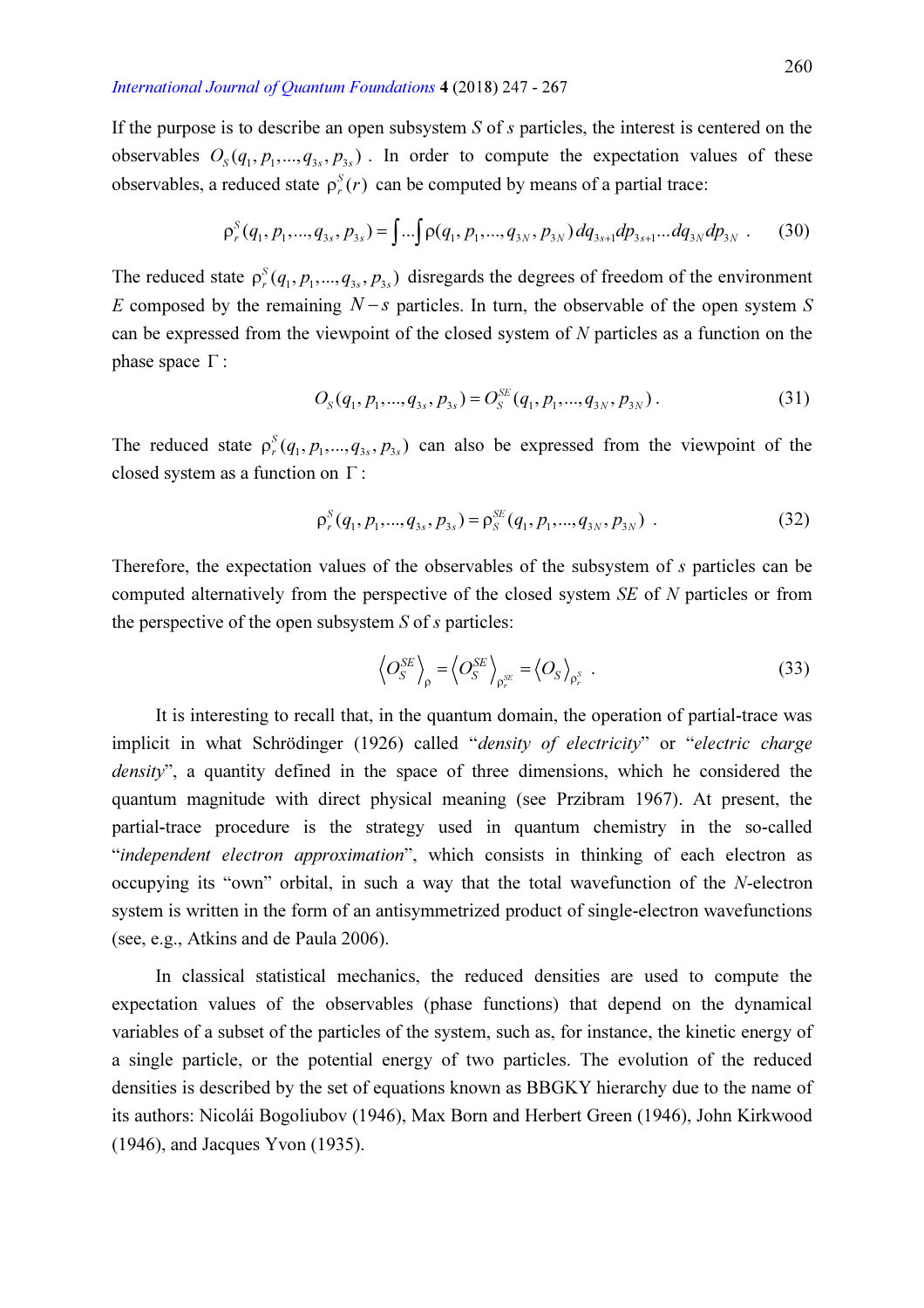Summing up, although partial trace is a traditional procedure to account for the behavior of open systems in quantum mechanics, it is also extensively used in classical statistical mechanics when the interest is focused on certain particular magnitudes; see Table 3 for the analogy between the two cases.

| CSM                                                                              | OМ                                                                                                                   |
|----------------------------------------------------------------------------------|----------------------------------------------------------------------------------------------------------------------|
| System $SE: \Gamma$ ( <i>N</i> particles); $\rho$ ; <i>O</i>                     | System $SE: \mathcal{H} \otimes \mathcal{H}$ ; $\hat{\rho}$ ; $\hat{O}$                                              |
| Subsystem $S(s)$ particles)                                                      | Subsystem $S$ (open system)                                                                                          |
| $O_s(q_1, p_1, , q_{3s}, p_{3s})$                                                | $\hat{O}_S \in \mathcal{H}_S \otimes \mathcal{H}_S$                                                                  |
| $O_s^{SE}(q_1, p_1, , q_{3N}, p_{3N})$                                           | $\hat{O}_{\rm s}^{\rm SE} = \hat{O}_{\rm s} \otimes \hat{I}_{\rm E}$                                                 |
| $\rho_r^S = \int  \int \rho dq_{3s+1} dp_{3s+1}  dq_{3N} dp_{3N}$                | $\hat{\rho}_{r}^{S} = Tr_{r} \hat{\rho}$                                                                             |
| $\langle O_S \rangle_{\mathfrak{0}^S} = \langle O_S^{SE} \rangle_{\mathfrak{0}}$ | $\left\langle \hat{O}_{S}\right\rangle _{\hat{\beta}^{S}}=\left\langle \hat{O}_{S}^{SE}\right\rangle _{\hat{\beta}}$ |

Table 3: Partial trace in classical statistical mechanics and in quantum mechanics.

#### 7. Final remarks: consequences for the interpretation of quantum decoherence

When these results are considered together, a unified view of the emergence of irreversibility can be proposed, which turns out to be applicable both to the classical and to the quantum cases. According to this unified view, the relation between the irreversible macro-level and the reversible micro-level is that of a *generalized coarse description*, mathematically defined as a projection.

From this perspective, it is very difficult to confuse the system's states, which evolve according to the dynamical postulate of the considered theory, with a coarse-grained state or a reduced state, which offer a coarse description of the system. Once it is accepted that  $\rho_{cg}$ and  $\rho_r^S$  are not statistical states, it must be admitted that  $\rho_{cg}$  and  $\rho_r^S$  are not quantum states. This is particularly relevant for the interpretation of quantum mechanics, since some interpretive difficulties are the result of endowing reduced states with the same interpretation as quantum states. In particular, conceiving reduced states as the quantum states of open systems represents an obstacle for no-collapse interpretations to explain consecutive measurements (see detailed discussion in Ardenghi, Lombardi, and Narvaja 2012).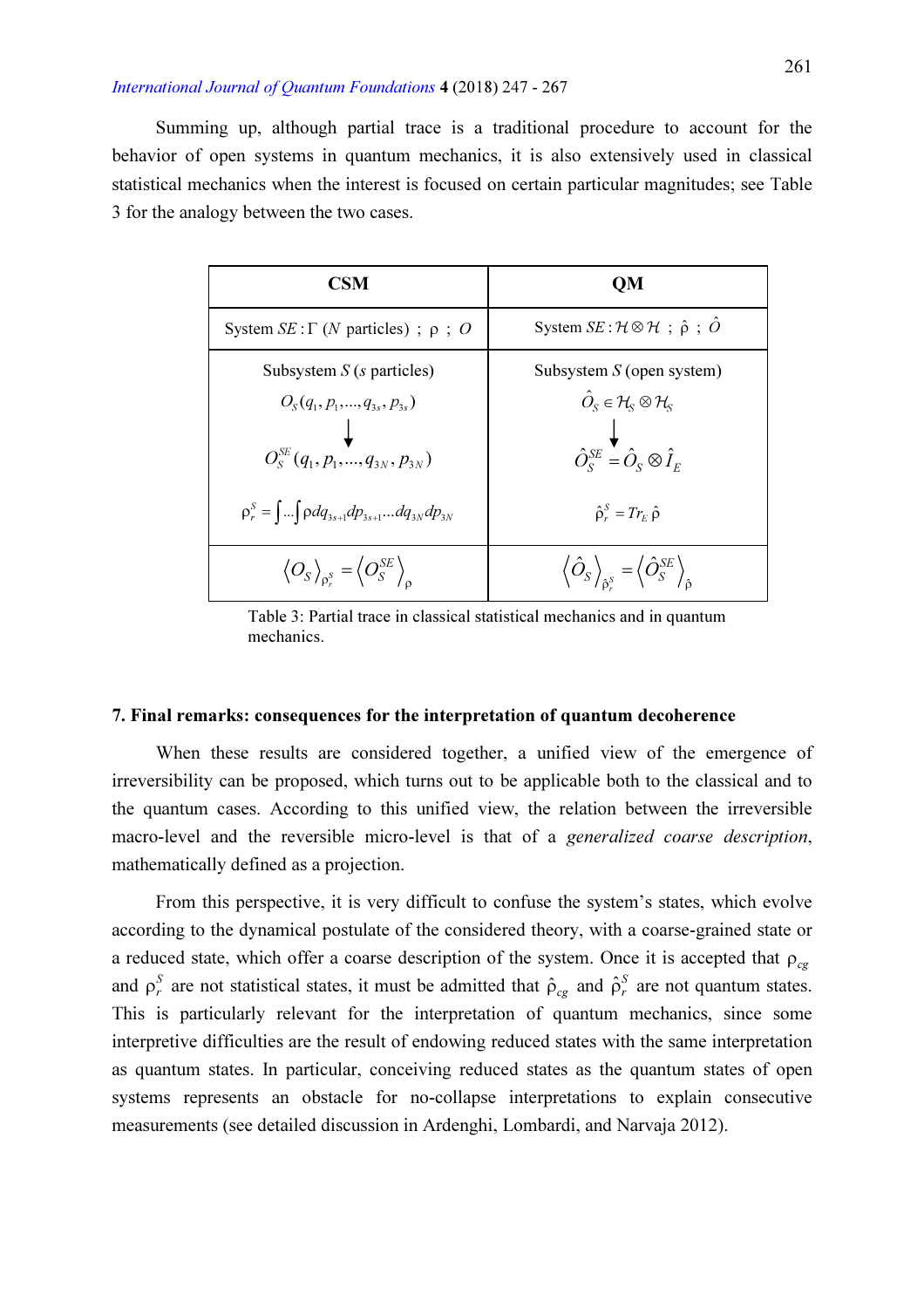This unified view supplies an understanding of the phenomenon of decoherence different from that implicit in most presentations: since the reduced state is not the quantum state of the open system, but a coarse description of the closed composite system, decoherence should not be conceived as a phenomenon resulting from the interaction between an open system and its environment (Castagnino, Fortin, and Lombardi 2010a); by contrast, decoherence is the consequence of a coarse evolution that emerges from disregarding certain degrees of freedom of the whole closed system (Castagnino, Laura, and Lombardi 2007, Lombardi, Fortin, and Castagnino 2012). Ignoring this fact led the orthodox approach to decoherence, which insists on the essential role played by the openness of the system in the emergence of classicality, to a serious difficulty, explicitly recognized by Zurek: "one issue which has been often taken for granted is looming big as a foundation of the whole decoherence program. It is the question of what are the 'systems' which play such a crucial role in all the discussions of the emergent classicality" (Zurek 1998: 22).

This problem is dissolved when the above results are taken into account. In fact, the coarse description -both under the coarse-graining form and under the partial-trace formdepends on how the relevant information is selected. Coarse graining depends on which information about the exact values of the dynamical variables we accept to lose (which "gross" observables we select to study). Partial trace depends on which dynamical variables we choose in order to lose all the information about them (which observables we disregard as the "environment"). As a consequence, decoherence is relative to the observables selected to be studied. In turn, since there is no privileged or essential decomposition of the closed system, there is no need of an unequivocal criterion for identifying the systems involved in decoherence. Therefore, the looming big issue that threats the whole decoherence program dissolves in the light of the relativity of decoherence (see detailed discussion in Castagnino, Fortin, and Lombardi 2010b, Lombardi, Fortin, and Castagnino 2012).

The closed-system perspective proposed here allows us to take a step further: instead of thinking in the decoherence of systems and their states, it is possible to focus on observables and to consider the time behavior of their expectation values. This perspective centered on the observables is in resonance with the algebraic formalism of quantum mechanics (Haag 1993), according to which a quantum system is mathematically characterized by the space  $\mathcal O$ of the self-adjoint elements of an algebra of operators representing observables, and states are represented by functionals on  $\mathcal{O}$ . In this theoretical framework, the observables are the basic elements of the theory, and states are secondary elements, defined in terms of the basic ones as mere tools to compute expectation values. Therefore, instead of saying that the open system behaves as if it were classical or that the states of the pointer basis become classical, it is be more accurate to say that certain *observables of the closed system decohere* and behave as if they were classical observables; this happens when their expectation values tend very rapidly to certain values that can be computed as classical expectation values.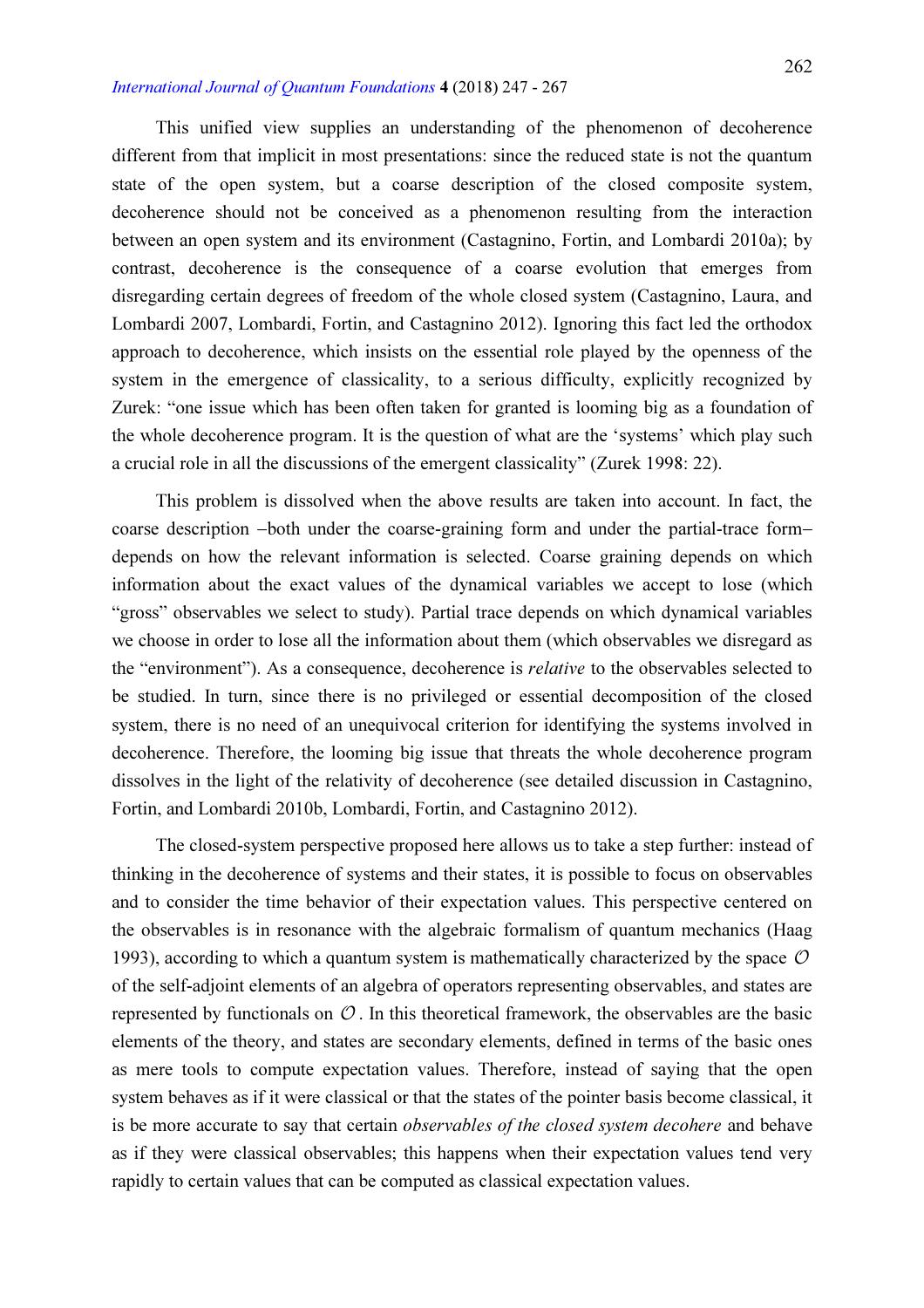This observable-centered view dissolves certain perplexities that arise from conceiving the emergence of classicality according to the orthodox approach. In fact, certain manyparticle models show that, although some particles decohere and may behave classically, the subsystem composed by all of them does not decohere and retains its quantum nature; in particular, it may be the case that all the particles of a closed system decohere and may behave classically when considered independently, although the closed system certainly does not decohere and, therefore, retains its quantum character (see Castagnino, Fortin, and Lombardi 2010a). The perplexity disappears when decoherence is no longer a process of systems but a process of the expectation values of observables. The closed-system and observable-centered perspective proposed here leads to the unambiguous identification, among all the observables of the closed system, of those that will have a classical-like behavior because their expectation values acquire a classical form (Fortin and Lombardi 2016).

Summing up, the phenomenon of decoherence gains objectivity when understood from the perspective of the closed system's observables. If the term 'decoherence' denotes a system's process, represented by the time evolution of the system's state, then it refers to a coarse-grained process that is relative to the observables selected to be studied, that is, to how the "open system" of interest is defined. If, by contrast, the term 'decoherence' applies to the system's observables, then it is endowed with a *non-relative* meaning; an observable decoheres when it acquires a classical-like behavior because its expectation value tends to a classical form.

This closed-system observable-centered view of decoherence and the classical limit naturally fits into a top-down view of quantum mechanics, according to which the only legitimate quantum systems are the unitary evolving closed systems. This approach finds a significant affinity with the so called "quantum structural studies", which focus on the different ways in which a quantum system can be decomposed into subsystems (quantum structures) (Jekniæ-Dugiæ, Arsenijeviæ, and Dugiæ 2013, Arsenijeviæ, Jekniæ-Dugiæ and Dugiæ 2016, Harshman 2016). But this topic is beyond the limits of the present article and will be the subject of a future work.

Acknowledgements: This article was made possible through the support of Grant 57919 from the John Templeton Foundation and Grant PICT-2014-2812 from the National Agency of Scientific and Technological Promotion of Argentina.

## References

Adler, S. L. (1995). Quaternionic Quantum Mechanics and Quantum Fields. New York: Oxford University Press.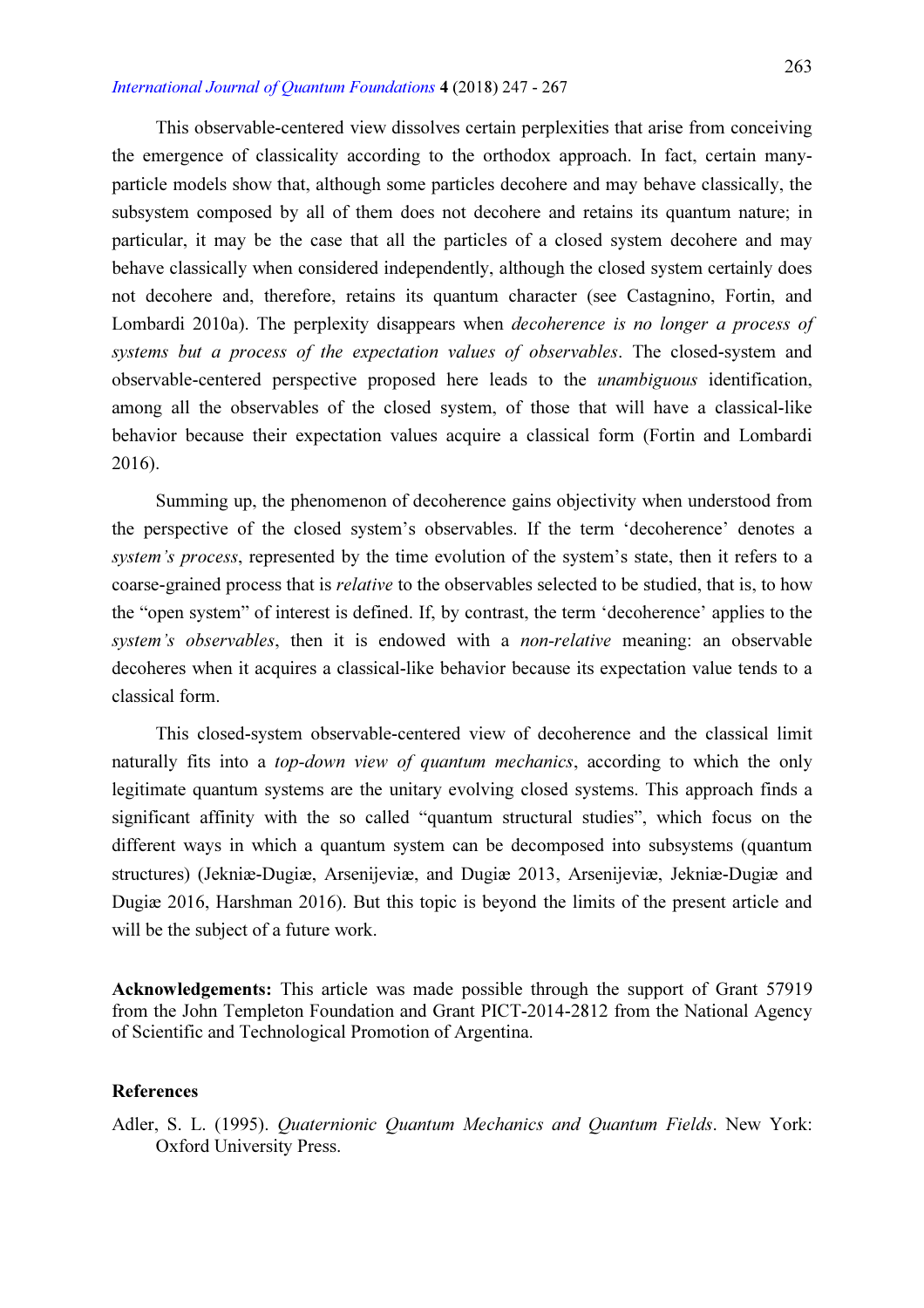- Adler, S. L. (2003). "Why decoherence has not solved the measurement problem: A response to P. W. Anderson," Studies in History and Philosophy of Modern Physics, 34: 135- 142.
- Anastopoulos, C. (2002). "Frequently asked questions about decoherence," International Journal of Theoretical Physics, 41: 1573-1590.
- Anderson, P. W. (2001). "Science: A 'dappled world' or a 'seamless web'?," Studies in History and Philosophy of Modern Physics, 34: 487-494.
- Ardenghi, J. S., Lombardi, O., and Narvaja, M. (2012). "Modal interpretations and consecutive measurements," pp. 207-217 in V. Karakostas and D. Dieks (eds.), EPSA 2011: Perspectives and Foundational Problems in Philosophy of Science. Dordrecht: Springer.
- Arsenijeviæ, M., Jekniæ-Dugiæ, J., and Dugiæ, M. (2016). "A top-down versus a bottom-up hidden-variables description of the Stern-Gerlach experiment," pp. 469-484 in R. Kastner, J. Jeknić-Dugić, and G. Jaroszkiewicz (eds.), Quantum Structural Studies: Classical Emergence from the Quantum Level. Singapore: World Scientific.
- Atkins, P. and de Paula, J. (2006). Physical Chemistry. New York: Oxford University Press.
- Auletta, G. (2000). Foundations and Interpretation of Quantum Mechanics. Singapore: World Scientific.
- Bacciagaluppi, G. (2016). "The role of decoherence in quantum mechanics," in E. N. Zalta (ed.), The Stanford Encyclopedia of Philosophy (Fall 2016 Edition), URL = <http://plato.stanford.edu/ archives/fall2016/entries/qm-decoherence/>.
- Ballentine, L. (1998). Quantum Mechanics: A Modern Development. Singapore: World Scientific.
- Berkovitz, J., Frigg, R., and Kronz, F. (2006). "The ergodic hierarchy, randomness and Hamiltonian chaos," Studies in History and Philosophy of Modern Physics, 37: 661- 691.
- Bogoliubov, N. N. (1946). "Kinetic equations," Journal of Experimental and Theoretical Physics (in Russian), 16: 691-702.
- Born, M. and Green, H. S. (1946). "A general kinetic theory of liquids I. The molecular distribution functions," Proceedings of the Royal Society A, 188: 10-18.
- Bricmont, J. (1995). "Science of chaos or chaos in science?," Physicalia Magazine, 17: 159-208.
- Bub, J. (1997). Interpreting the Quantum World. Cambridge: Cambridge University Press.
- Callender, C. (1999). "Reducing thermodynamics to statistical mechanics: the case of entropy," Journal of Philosophy, 96: 348-373.
- Castagnino, M. and Fortin, S. (2013). "Formal features of a general theoretical framework for decoherence in open and closed systems," International Journal of Theoretical Physics, 52: 1379-1398.
- Castagnino, M., Fortin, S., and Lombardi, O. (2010a). "Is the decoherence of a system the result of its interaction with the environment?," Modern Physics Letters A, 25: 1431-1439.
- Castagnino, M., Fortin, S., and Lombardi, O. (2010b). "Suppression of decoherence in a generalization of the spin-bath model," Journal of Physics A: Mathematical and Theoretical, 43: 065304.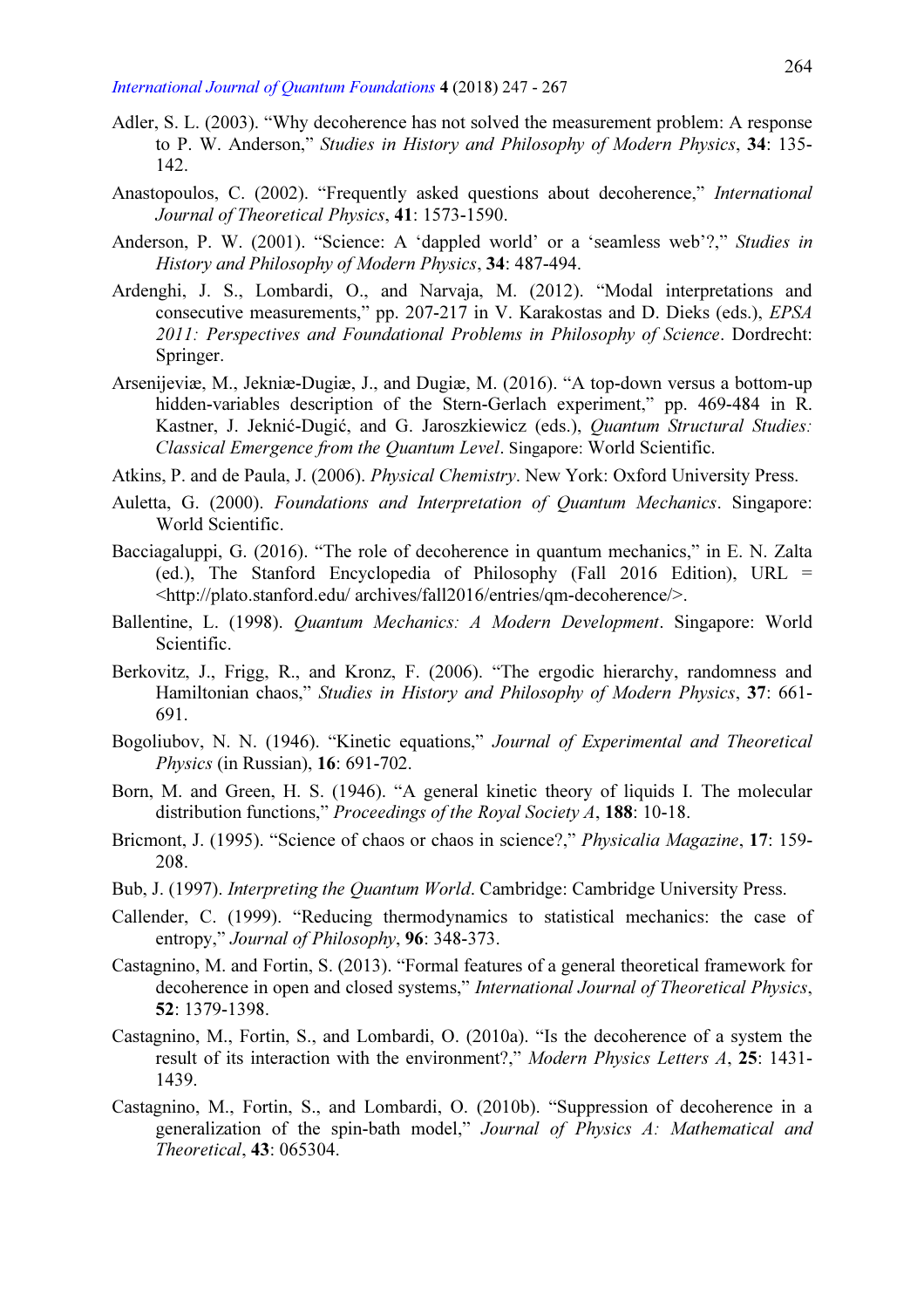- Castagnino, M., Laura, R., and Lombardi, O. (2007). "A general conceptual framework for decoherence in closed and open systems," Philosophy of Science, 74: 968-980.
- Daneri, A., Loinger, A., and Prosperi, G. M. (1962). "Quantum theory of measurement and ergodicity conditions," Nuclear Physics, 33: 297-319.
- d'Espagnat, B. (1976). Conceptual Foundations of Quantum Mechanics. Reading MA: Addison-Wesley.
- d'Espagnat, B. (1995). Veiled Reality. An Analysis of Present-Day Quantum Mechanical Concepts. Reading MA: Addison-Wesley.
- Driebe, D. J. (1994). "Letters (answer to Lebowitz, 1993)," Physics Today, 47: 14-15.
- Earman, J. and Rédei, M. (1996). "Why ergodic theory does not explain the success of equilibrium statistical mechanics," British Journal for the Philosophy of Science, 47: 63-78.
- Fortin, S. and Lombardi, O. (2014). "Partial traces in decoherence and in interpretation: What do reduced states refer to?," Foundations of Physics, 44: 426-446.
- Fortin, S. and Lombardi, O. (2016). "A top-down view of the classical limit of quantum mechanics," pp. 435-468 in R. Kastner, J. Jeknić-Dugić and G. Jaroszkiewicz (eds.), Quantum Structural Studies: Classical Emergence from the Quantum Level. Singapore: World Scientific.
- Fortin, S., Lombardi, O., and Martínez González, J. C. (2016). "Isomerism and decoherence," Foundations of Chemistry, 18: 225-240.
- Frigg, R. (2007). "A field guide to recent work on the foundations of thermodynamics and statistical mechanics," pp. 99-196, in D. Rickles (ed.), The Ashgate Companion to the New Philosophy of Physics. London: Ashgate.
- Gell-Mann, M. and Hartle, J. B. (1993). "Classical equations for quantum systems," Physical Review D, 47: 3345-3382.
- Haag, R. (1993). Local Quantum Physics (Fields, Particles, Algebras). Berlin: Springer Verlag.
- Harshman, N. (2016). "Symmetry and natural quantum structures for three-particles in onedimension," pp. 373-400 in R. Kastner, J. Jeknić-Dugić, and G. Jaroszkiewicz (eds.), Quantum Structural Studies: Classical Emergence from the Quantum Level. Singapore: World Scientific.
- Healey, R. (1995). "Dissipating the quantum measurement problem," *Topoi*, 14: 55-65.
- Jekniæ-Dugiæ, J., Arsenijeviæ, M., and Dugiæ, M. (2013). Quantum Structures: A View of the Quantum World. Saarbrücken: Lambert Academic Publishing.
- Kirkwood, J. (1946). "The statistical mechanical theory of transport processes I. General theory," The Journal of Chemical Physics, 14: 180-201.
- Koopman, B. O. (1931). "Hamiltonian systems and transformations in Hilbert space," Proceedings of the National Academy of Sciences, 18: 315-318.
- Lebowitz, J. L. (1993). "Boltzmann's entropy and time's arrow," Physics Today, 46: 32-38.
- Lebowitz, J. L. (1994a). "Lebowitz replies," Physics Today, 47: 115-116.
- Lebowitz, J. L. (1994b). "Statistical mechanics: a selective review of two central issues," Reviews of Modern Physics, 71: S346-S357.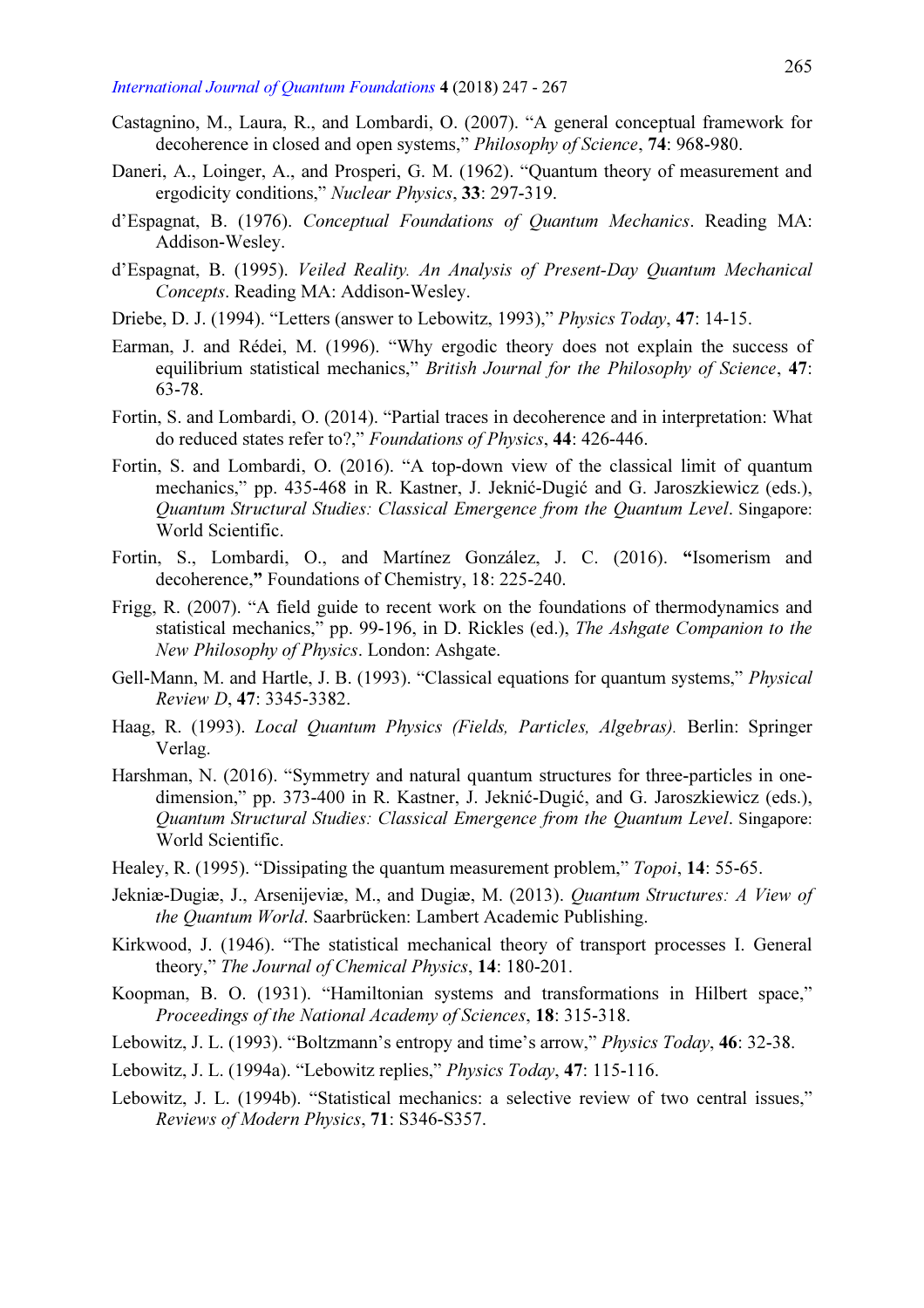- Leggett, A. J. (1987). "Reflections on the quantum measurement paradox," pp. 85-104 in B. J. Hiley and F. D. Peat (eds.), *Quantum Implications*. London: Routledge and Kegan Paul
- Lombardi, O. (2003). "El problema de la ergodicidad en mecánica estadística," Crítica. Revista Hispanoamericana de Filosofía, 35: 3-41.
- Lombardi, O., Fortin, S., and Castagnino, M. (2012). "The problem of identifying the system and the environment in the phenomenon of decoherence," pp. 161-174 in H. de Regt, S. Okasha and S. Hartmann (eds.), EPSA Philosophy of Science: Amsterdam 2009. Dordrecht: Springer.
- Mackey, M. C. (1989). "The dynamic origin of increasing entropy," Review of Modern Physics, 61: 981-1015.
- Masillo, F., Scolarici, G., and Sozzo, S. (2009). "Proper versus improper mixtures: towards a quaternionic quantum mechanics," Theoretical and Mathematical Physics, 160: 1006- 1013.
- Misra. B. and Prigogine, I. (1981). "Time, probability and dynamics," pp. 21-43 in C. W. Horton, L. E. Reichl, and V. G. Szebehely (eds.), Proceedings of the Workshop on Long-Time Predictions in Nonlinear Conservative Dynamical Systems. New York: John Wiley & Sons.
- Misra. B., Prigogine, I., and Courbage, M. (1979). "From deterministic dynamics to probabilistic descriptions," Physica A, 98: 1-26.
- Ney, A. and Albert, D. (2013). The Wave Function. New York: Oxford University Press.
- Nicolis, G. and Prigogine, I. (1989). Exploring Complexity. An Introduction. New York: Freeman & Company.
- Omnès, R. (1994). The Interpretation of Quantum Mechanics. Princeton: Princeton University Press.
- Omnès, R. (2001). "Decoherence: an irreversible process," Los Alamos National Laboratory, arXiv:quant-ph/0106006.
- Omnès, R. (2002). "Decoherence, irreversibility and the selection by decoherence of quantum states with definite probabilities," *Physical Review A*, **65**: 052119.
- Omnès, R. (2005). "Results and problems in decoherence theory," Brazilian Journal of Physics, 35: 207-210.
- Paz, J. P. and Zurek, W. H. (2002). "Environment-induced decoherence and the transition from quantum to classical," pp. 77-148 in D. Heiss (ed.), Fundamentals of Quantum Information, Lecture Notes in Physics, Vol. 587. Heidelberg-Berlin: Springer (page numbers are taken from arXiv:quant-ph/0010011).
- Przibram, K. (ed.) (1967). Letters on Wave Mechanics: Schrödinger, Planck, Einstein, Lorentz. Translated from German and introduction by M. J. Klein. New York: Philosophical Library.
- Scerri, E. R. (2011). "Editorial 37," Foundations of Chemistry, 13: 1-7.
- Scerri, E. R. (2013). "Philosophy of chemistry: where has it been and where is it going," pp. 208-225 in J.P. Llored (ed.), The Philosophy of Chemistry: Practices, Methodologies, and Concepts. Newcastle: Cambridge Scholars Publishing.
- Schlosshauer, M. (2007). Decoherence and the Quantum-to-Classical Transition. Berlin: Springer.